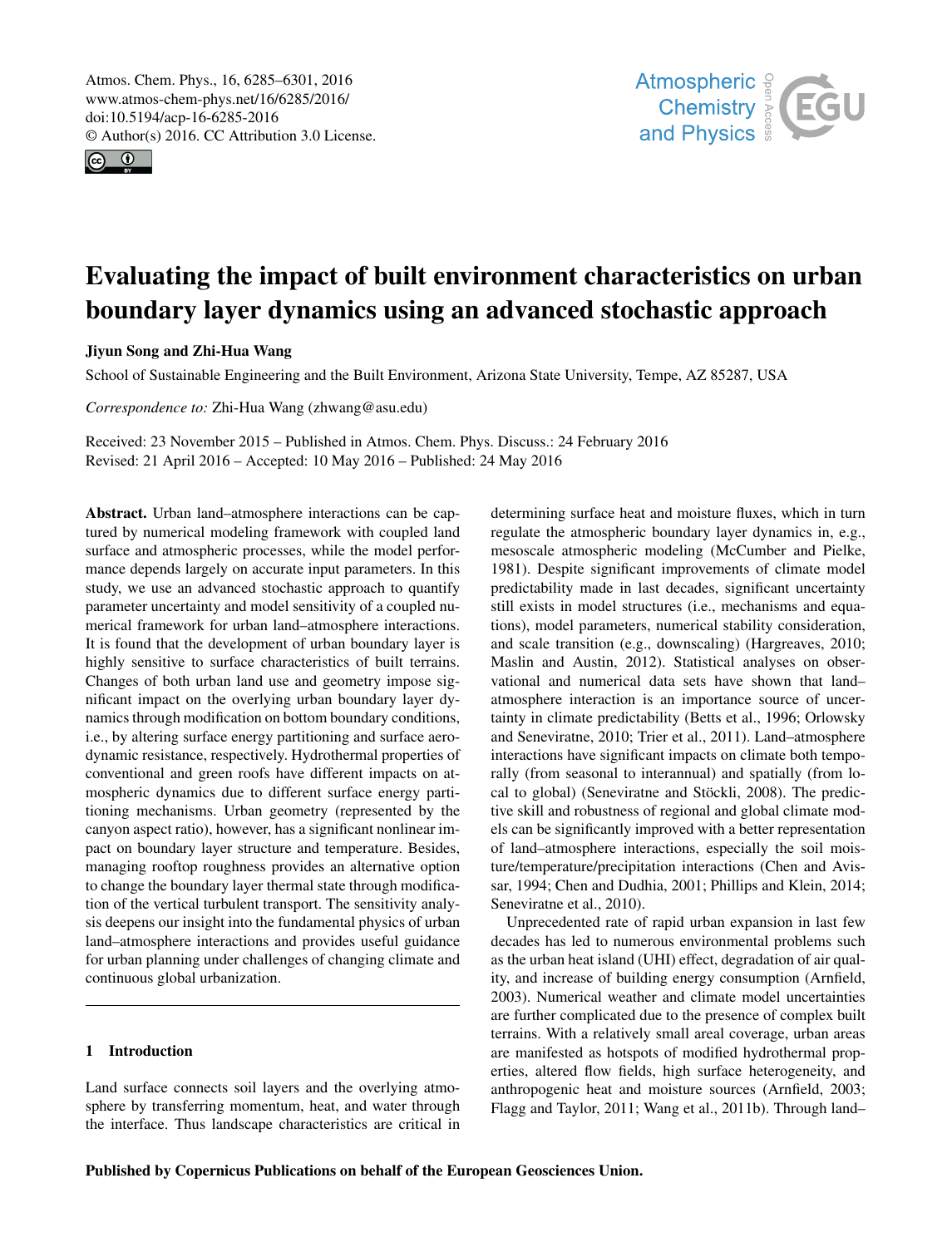atmosphere coupling, urban areas further impact hydroclimate in regional and even global scales via modified surface energy and water cycles. Thus sensitivity analysis is critical to quantify model uncertainties and improve model predictability, as the model performance is largely dependent on the accuracy of input parameters. With prescribed atmospheric forcing (i.e., air temperature, pressure, humidity, wind speed, and solar radiation) such as by measurements in the surface layer, the convective boundary layer (CBL) dynamics are largely dictated by boundary conditions at the bottom and the top of the CBL. In particular, previous studies have found that critical parameters for urban land surface modeling include the urban morphology, the hydrothermal properties of roofs, and the characteristics of the inversion layer (Loridan et al., 2010; Wang et al., 2011a; Wong et al., 2011; Ouwersloot and Vilà-Guerau de Arellano, 2013).

The conventional approach to analyze model sensitivity is to change only one parameter at a time with all the other parameters fixed and compare the output results with the "control case" (i.e., results from original unchanged parameter sets). This approach, however, will result in high computational costs with large sets of parameters and potentially biased statistical correlations between uncertain parameters (viz. parameters subject to variability and lack of deterministic values in the analysis of interest). In contrast, statistical approaches handling the complete set of parameter uncertainty simultaneously in one simulation, e.g., those using Monte Carlo methods, are more suitable than the conventional sensitivity analysis (Wang et al., 2011a). For complex numerical frameworks involving multiple physics and large number of uncertain parameters, however, "curse of dimensionality" (i.e., a phenomenon that an algorithm works in low dimensions can break down in high dimensions) may arises in direct Monte Carlo simulations (MCS) (Bellman and Rand, 1957; Cherchi and Guevara, 2012). The curse of dimensionality necessitates more advanced Monte Carlo procedure, using importance sampling technique to improve computational efficiency, one example being the subset simulation model (Au and Beck, 2001). This model is based on Markov chain Monte Carlo (MCMC) procedure and particularly efficient for handling large dimensions of uncertain space and simulating small probability events (climate extremes, for example) with either short- or long-tail behavior. It has been used for risk, sensitivity, and extreme event analysis in a wide range of scientific applications including, e.g., seismic risk, fire safety, spacecraft thermal control, and climatic extremes (Au et al., 2007; Thunnissen et al., 2007; Wang et al., 2011a; Au and Wang, 2014; Yang and Wang, 2014b).

In this study, the subset simulation approach is adopted for sensitivity analysis on urban land–atmosphere interactions. We will use the Phoenix metropolitan as the prototype of cities in arid or semiarid regions. The selection of this study area is primarily because Phoenix has emerged as a hub of urban environmental study in last decades (Chow et al., 2014) due to its undergoing rapid urban expansion, as well as the rich portfolio of urban planning strategies adopted in this area. Located in the northeast of the Sonoran Desert, Phoenix has a subtropical desert climate with long hot summers with mean air temperature of 32 ℃ and short warm winters with mean air temperature of  $10^{\circ}$ C as well as sparse precipitation with an average annual amount of 203 mm (mainly related to winter storm events and summer monsoon seasons) (Baker et al., 2002; Georgescu et al., 2012). Even as a desert city, Phoenix has rich variability of natural landscapes; it also contains considerable fractions of green space such as urban lawns, street trees, and other green infrastructures (Chow et al., 2014). Sustainable development of the city, such as tradeoffs between urban heat mitigation and water resource management, remains a great challenge for city planners and policy makers (Gober et al., 2010).

In addition, though the impact of landscape modification on urban environment has been extensively studied in last decades, most of the research focused on the thermal state in the urban canopy layer (from the ground to the tallest building height) or on the regional scale modeling of atmospheric dynamics with influence from synoptic scale (such as advection and cloud physics). In this study, the impact of urban land use changes will be assessed using a one-dimensional (1-D) numerical framework by coupling an urban land surface model with a single column atmospheric model (Song and Wang, 2015a), in order to single out the effect of direct land–atmosphere interactions primarily via turbulent transport in the vertical direction. Moreover, this new modeling framework enables us to look into changes of atmospheric dynamics due to landscape modification using physical planetary boundary layer parameterization, but not limited to the physics in the urban canopy layer (e.g., 2 m air temperature) prevailed in most previous study. The sensitivity analysis in this study will therefore allow us to ask fundamental questions: how effective is a certain urban mitigation approach in modifying the CBL structure and to what elevation? What alternative strategies do we have in urban landscape planning in addition to the popular options such as green/white roofs?

### 2 Methodology

## 2.1 Coupled urban land–atmospheric model

In this paper, urban land–atmosphere interactions are modeled using a 1-D stand-alone and scalable numerical framework (Song and Wang, 2015a), by coupling an advanced single layer urban canopy model (SLUCM) for urban land surface processes (Wang et al., 2011b; Wang et al., 2013) and a single column model (SCM) for boundary layer dynamics (Noh et al., 2003; Troen and Mahrt, 1986). To single out the direct impact of urban landscape modification, we test the sensitivity of the boundary layer only in the vertical direction without taking advection effect into consideration.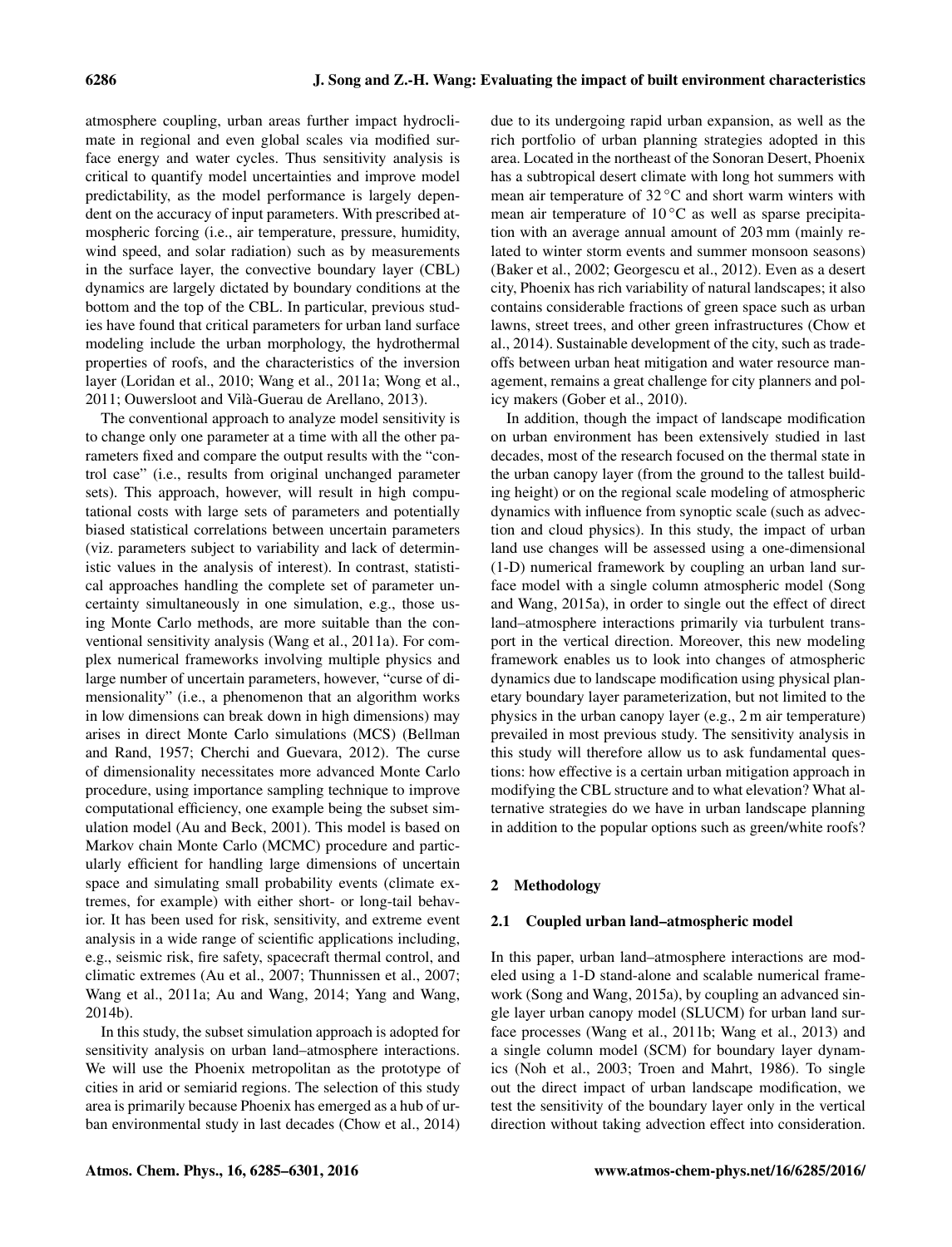

Figure 1. Schematics of coupled SLUCM–SCM framework: land surface processes are parameterized by a single layer urban canopy model; atmospheric processes under convective condition are parameterized by a single column model.

The schematic of the coupled SLUCM–SCM framework is shown in Fig. 1, which captures three vertical layers. The lowest level is the surface layer, which is considered as the constant flux layer and consists of 10 % of the entire CBL with the built terrain located at the bottom. The middle level is a convective mixed layer, where distributions of temperature and humidity are determined by buoyant plumes arising from the surface layer and atmospheric turbulence. The top level is an entrainment zone with a temperature inversion, which inhibits upward mixing and confines subjacent air and pollution in the CBL. Temperature and humidity profiles in the entire vertical column are regulated by heat and moisture fluxes exchanged across the interfaces of two adjacent layers.

At the bottom of numerical framework, the urban canopy layer is parameterized by a SLUCM, which is also adopted in the latest version of Weather Research and Forecast (WRF) model (v3.7.1) (Yang et al., 2015). This new SLUCM features enhanced urban hydrological processes coupled with the urban energy balance model, which enables a more realistic representation of the transport of energy and water over built terrains. The energy balance equation for the urban canopy layer is given by

$$
R_{n} + A_{F} = H_{u} + LE_{u} + G_{0},
$$
\n(1)

where  $R_n$  is the net radiation;  $A_F$  is the anthropogenic heat fluxes;  $H_u$  and  $LE_u$  are the turbulent sensible and latent heat fluxes arising from the entire urban canopy layer, respectively;  $G_0$  is the conductive heat flux aggregated over urban sub-facets (i.e., roof, wall, and ground), where the actual thickness and thermal mass of these solid media have been taken into account. Note that the thermal energy involved in advection, radiative flux divergence, and canyon air temperature variation is considered small when compared with the energy stored in urban surfaces (Nunez and Oke, 1977). It is noteworthy that, in reality, the surface energy balance is usually not closed in field experiments but rather an energy residual is found (see Foken, 2008, for a comprehensive review on this subject). In addition, a posteriori analysis of surface energy budgets found that only 1 % of the residual variance can be attributed to advection and is not statistically significant (Higgins, 2012).

The turbulent sensible and latent heat fluxes arising from the urban area ( $H_u$  and  $LE_u$ ) are the areal average of those from roofs ( $H_R$  and  $LE_R$ ) and the street canyon ( $H_{can}$  and  $LE<sub>can</sub>$  (Wang et al., 2013):

$$
H_{\rm u} = r \sum_{k=1}^{N_{\rm R}} f_{\rm R,k} H_{\rm R,k} + w H_{\rm can},
$$
\n(2)

$$
LE_{u} = r \sum_{k=1}^{N_{\rm R}} f_{R,k} LE_{R,k} + wLE_{\rm can}.
$$
 (3)

The turbulent fluxes from street canyon are aggregated over walls and the ground: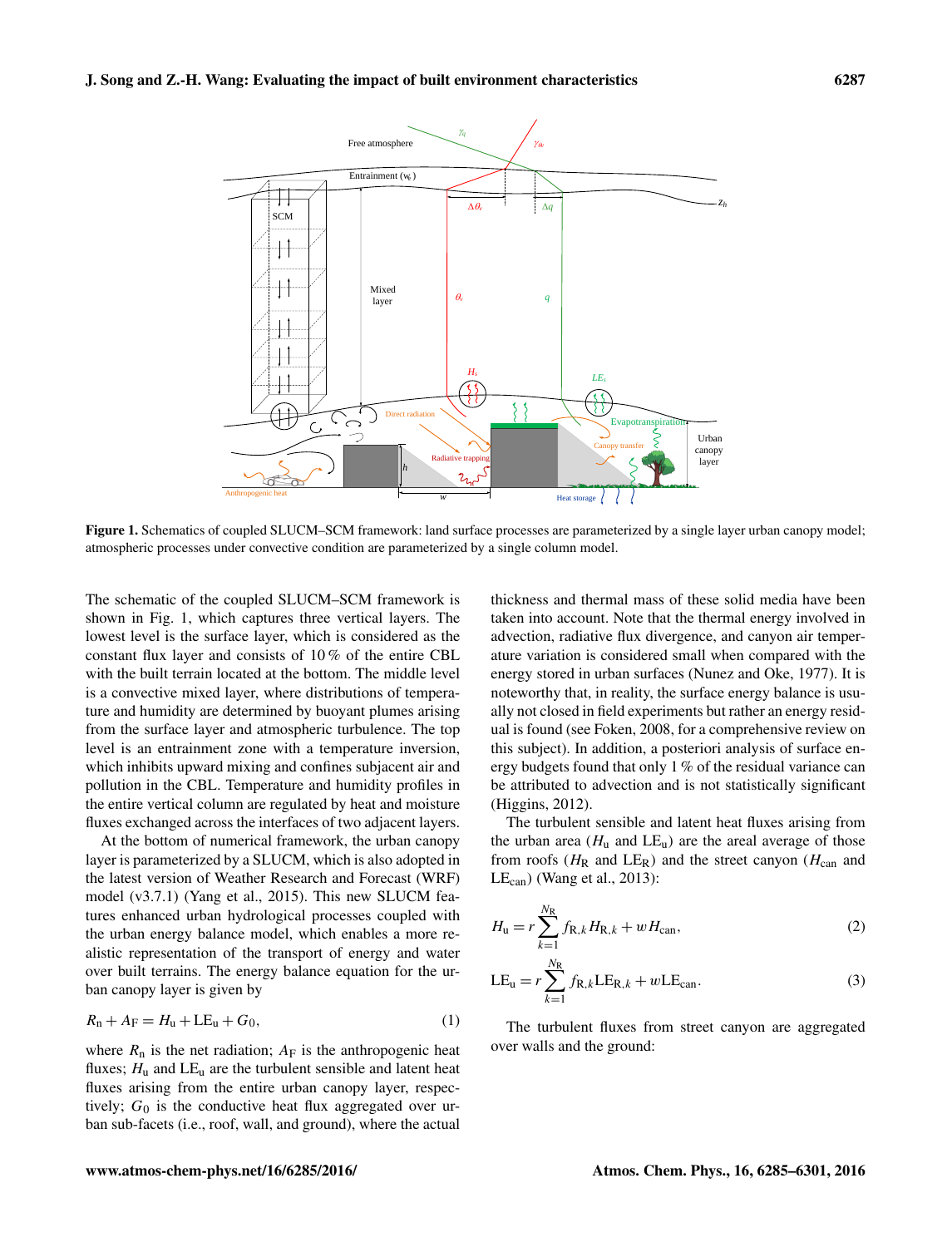$$
H_{\text{can}} = \frac{2h}{w} \sum_{k=1}^{N_{\text{W}}} f_{\text{W},k} H_{\text{W},k} + \sum_{k=1}^{N_{\text{G}}} f_{\text{G},k} H_{\text{G},k},\tag{4}
$$

$$
LE_{\text{can}} = \frac{2h}{w} \sum_{k=1}^{N_{\text{W}}} f_{\text{W},k} LE_{\text{W},k} + \sum_{k=1}^{N_{\text{G}}} f_{\text{G},k} LE_{\text{G},k}.
$$
 (5)

 $N_{\rm R}$ ,  $N_{\rm W}$ , and  $N_{\rm G}$  are the number of sub-facet types of roofs, walls and ground (road), respectively;  $f_{\rm R}$ ,  $f_{\rm W}$ , and  $f_{\rm G}$  are the fraction of sub-facet types of roofs, walls, and ground, respectively;  $r = R/(R+W)$ ,  $w = W/(R+W)$ , and  $h =$  $H/(R+W)$  are the normalized roof width, canyon width, and building height, respectively, with  $R$ ,  $W$ , and  $H$  as physical dimensions. By assuming that surface layer is a constant flux layer, the turbulent fluxes at the top of surface layer (viz. the "constant" flux layer occupying the bottom  $\sim 10\%$  of the CBL; see Stull, 1988) are the same with those arising from the urban canopy  $(H_u$  and  $LE_u)$ .

To resolve the overlying atmospheric boundary layer, a modified version of the Yonsei University (YSU) boundary layer scheme commonly used in the WRF model (Hong et al., 2006; Noh et al., 2003) was applied by incorporating an analytical prognostic formula (Ouwersloot and Vilà-Guerau de Arellano, 2013) rather than a diagnostic formula related with Richardson number (Hong et al., 2006) for determining the boundary layer height. In the mixed layer, the governing equation for mean profiles of virtual potential temperature and specific humidity due to boundary layer turbulence in SCM is given by (Troen and Mahrt, 1986)

$$
\frac{\partial \theta_{\mathbf{v}}}{\partial t} = \frac{\partial}{\partial z} (-\overline{w'\theta'_{\mathbf{v}}}),\tag{6}
$$

$$
\frac{\partial q}{\partial t} = \frac{\partial}{\partial z}(-\overline{w'q'}),\tag{7}
$$

where  $\theta_v$  is the virtual potential temperature; q is the specific humidity; w is the vertical wind speed; and  $\overline{w'X'}$  with  $X =$  $\theta_{\rm v}$  or q is the vertical kinematic eddy flux, with the overbar denoting the ensemble average. The vertical kinematic eddy heat and moisture flux at the lower boundary of the mixed layer is given by

$$
\left(\overline{w'\theta'}\right)_{\rm s} = \frac{H_{\rm s}}{\rho_{\rm a}c_p},\tag{8}
$$

$$
\left(\overline{w'q'}\right)_{\rm s} = \frac{\rm LE_{\rm s}}{\rho_{\rm a}L_{\rm v}},\tag{9}
$$

where subscript s denotes the atmospheric surface layer,  $\theta$  is the potential temperature,  $\rho_a$  is the density of the air,  $c_p$  is the specific heat of air at constant pressure, and  $L_v$  is the latent heat of vaporization of water. From the definition of virtual potential temperature, we have

$$
\left(\overline{w'\theta_{\rm V}}\right)_{\rm s} = 0.61\overline{\theta}\left(\overline{w'q'}\right)_{\rm s} + (1 + 0.61\overline{q})\left(\overline{w'\theta'}\right)_{\rm s}.\tag{10}
$$

The upper boundary condition is at the height of CBL  $(z_h)$ , which appears as a mixing height scale in turbulence closure schemes in climate and weather prediction models and acts as an impenetrable lid for pollutants released at the surface (Zilitinkevich and Baklanov, 2002). The height of CBL is determined as (Ouwersloot and Vilà-Guerau de Arellano, 2013)

$$
z_{h} = \left\{ z_{h0}^{2} + \frac{(2+4w_{e})}{\gamma_{\theta v}} \left[ \Delta \theta_{v,0} z_{h0}^{\frac{1+w_{e}}{w_{e}}} - \left( \frac{w_{e}}{1+2w_{e}} \right) \gamma_{\theta v} z_{h0}^{\frac{1+2w_{e}}{w_{e}}} \right] \right\}
$$

$$
\left( \hat{z}_{h}^{-\frac{1}{w_{e}}} - z_{h0}^{-\frac{1}{w_{e}}} \right) + \left( \frac{2+4w_{e}}{\gamma_{\theta v}} \right) \int_{t_{0}}^{t} \left( \overline{w/\theta_{v}} \right)_{s} dt \right\}^{1/2}, \qquad (11)
$$

where  $z_{h0}$  is the initial CBL height,  $w_e$  is the entrainment rate at the inversion,  $\gamma_{\theta}$  is the lapse rate in the free atmosphere,  $\Delta \theta_s$  is the potential temperature difference across the inversion, and  $\hat{z}_h$  is a correction term given by

$$
\hat{z}_{\rm h} = \left[ z_{\rm h0}^2 + \left( \frac{2 + 4w_{\rm e}}{\gamma_{\theta \rm v}} \right) \int_{t_0}^t \left( \overline{w/\theta_{\rm v}} \right)_{\rm s} \mathrm{d}t \right]^{1/2} . \tag{12}
$$

The turbulent kinematic heat and moisture fluxes at the upper boundary of mixed layer (Hong et al., 2006; Kim et al., 2006) are

$$
\left(\overline{w'\theta'_{\rm v}}\right)_{z_{\rm h}} = -0.15 \left(\frac{\theta_{\rm v}}{g}\right) w_{\rm m}^3 / z_{\rm h},\tag{13}
$$

$$
\left(\overline{w'q'}\right)_{z_h} \approx 0,\tag{14}
$$

where  $w_m$  is the velocity scale for entrainment  $(w_m^3 = w_*^3 +$  $5u_*^3$ ), which can be derived from the mixed layer velocity scale  $w_*$  and surface friction velocity scale  $u_*$ , and  $w_*$  is parameterized by

$$
w_* = \left[\frac{g}{\theta} \left(\overline{w'\theta'}\right)_s z_h\right]^{1/3},\tag{15}
$$

accounting for the surface heat flux  $\left(\overline{w'\theta'}\right)$  at lower boundary of mixed layer and CBL height  $\sum_{k=1}^{N_s}$  Equation (13) implies that the entrainment heat flux is closely related to the surface layer states. In large eddy simulations, the heat flux at the entrainment/inversion is usually estimated by

$$
\frac{\left(\overline{w'\theta'_{\mathsf{v}}}\right)_{z_{\mathsf{h}}}}{\left(\overline{w'\theta_{\mathsf{v}'}}\right)_{\mathsf{s}}} = -A_{\mathsf{R}},\tag{16}
$$

with  $A_R = 0.15$  typically (Hong et al., 2006; Kim et al., 2006; Noh et al., 2003). The upward heat flux from land surface and the downward heat flux at the inversion layer both enhance turbulent mixing in the mixed layer.

The kinematic turbulent heat and moisture flux in the mixed layer with the account of non-local mixing and en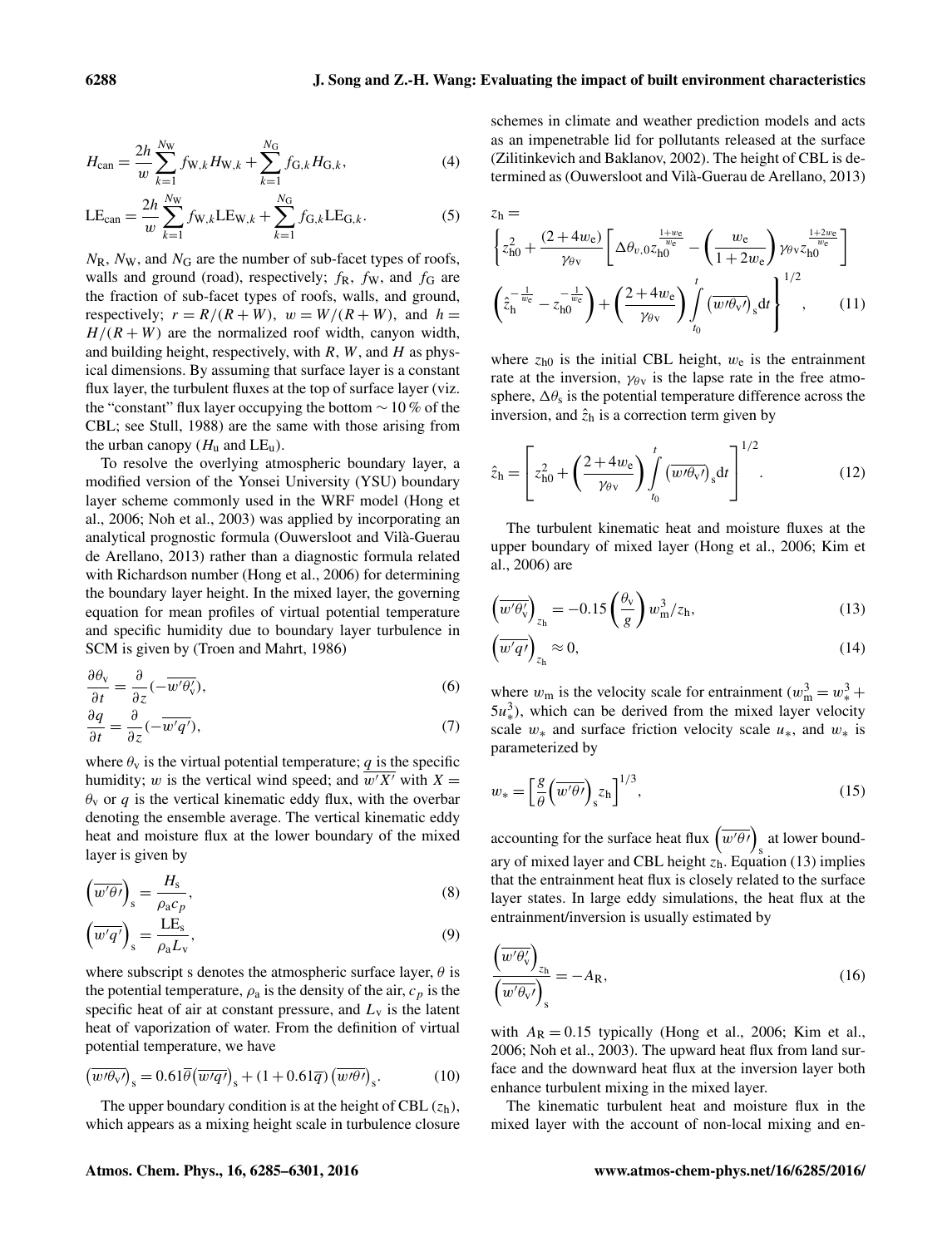trainment effect can be parameterized as (Noh et al., 2003)

$$
-\overline{w'\theta_{\rm v'}} = K_{\rm h} \left(\frac{\partial \theta_{\rm v}}{\partial z} - \gamma_{\rm h}\right) - \left(\overline{w'\theta_{\rm v'}}\right)_{\rm h} \left(\frac{z}{z_{\rm h}}\right)^3,\tag{17}
$$

$$
-\overline{w'q'} = K_{\rm h} \left(\frac{\partial q}{\partial z} - \gamma_q\right) - \left(\overline{w'q'}\right)_{\rm h} \left(\frac{z}{z_{\rm h}}\right)^3,\tag{18}
$$

where  $K<sub>h</sub>$  is turbulent diffusivity which is assumed to be identical for heat and moisture transport;  $z$  is the vertical distance from surface;  $\gamma_h$  and  $\gamma_a$  are non-local mixing terms (Noh et al., 2003; Troen and Mahrt, 1986), given by

$$
\gamma_{\rm h} = C \frac{\left(\overline{w'\theta'}\right)_s}{w_s z_{\rm h}},\tag{19}
$$

$$
\gamma_q = C \frac{\left(\overline{w'q'}\right)_s}{w_s z_h},\tag{20}
$$

where  $C$  is a coefficient of proportionality, often set as  $6.5$ according to Troen and Mahrt (1986), and  $w_s$  is the velocity scale for the entire CBL. With prescribed initial states (i.e., profiles of  $\theta_v$  and q) and boundary conditions given by Eqs.  $(8)$ – $(14)$ , we can readily estimate the time evolution and vertical profiles of temperature and humidity in the CBL based on the above physical parameterization schemes.

#### 2.2 Model evaluation

To evaluate the coupled SLUCM–SCM framework outlined in Sect. 2.1, experiment data of temperature and humidity profiles were obtained from NOAA/ESRL radiosonde database [\(http://esrl.noaa.gov/raobs/\)](http://esrl.noaa.gov/raobs/) for two typical convective days, i.e., 2 July and 9 July 2013 at Phoenix site (33.45◦ N, 111.95◦ W), Arizona. All atmospheric data in the ESRL Radiosonde database were subjected to gross error and hydrostatic consistency checks according to Schwartz and Govett (1992). The coupled modeling framework was driven by surface meteorological variables measured by a network of wireless meteorological stations (33.44◦ N, 111.92◦ W) in the closest vicinity of the footprint area of the radiosonde site (see Song and Wang, 2015b, for details). The comparison of the simulated and observed profiles of virtual potential temperature and specific humidity is shown in Fig. 2 for the two days at 16:44 and 16:37 LT (local time), respectively. Major difference between the observed and modeled profiles occurs in the surface layer. This is mainly due to that the SCM in the modeling framework uses Monin–Obukhov similarity theory (MOST) for parameterizing the surface layer profiles, as well as the mismatch in source areas. MOST assumes homogeneity of turbulence and surface conditions, which is rarely satisfied for the atmospheric boundary layer over a built terrain. Also note that the integrated SLUCM–SCM framework can be readily tested on the WRF platform in an online setting, i.e., by coupling with other dynamic modules (e.g., radiation, Noah land surface model for natural terrains). Here we focused on the sensitivity of the offline (stand-alone) SLUCM– SCM framework to exclude the physical and numerical perturbation (e.g., model stability) that could potential arouse from the online testing with coupling to mesoscale dynamics (e.g., regional advection, synoptic influence).

#### 2.3 Subset simulation

In urban climate modeling, the capability of assessing critical responses of atmospheric processes to urban land use/land cover change is of paramount significance for assessment of climatic extremes. The SLUCM–SCM framework coupling urban land surface processes and CBL dynamics involves a large number of input parameters, which leads to high dimensionality of input space for the following statistical analysis. Hence we adopt subset simulation (Au and Beck, 2001; Au and Wang, 2014) for subsequent sensitivity study, which is efficient in simulating rare (very small probability) events and robust for high dimensionality. Instead of simulating rare events as in direct MCS method with expensive computational cost, subset simulation breaks down extreme events with small exceedance probability into a sequence of more frequent events by introducing intermediate exceedance events. The targeted small exceedance probability is then expressed as a product of larger conditional probabilities of each intermediate event. In addition, MCMC technique is adopted based on effective accept/reject rules in subset simulations to improve computational efficiency.

As illustrated in Fig. 3, the sampling technique employed in the subset simulation proceeds as follows: in level 0 (initial state), the unconditional samples of uncertain parameters follow a prescribed probability distribution function (PDF) (Fig. 3a). Conditional samples in level 1 are defined using a given intermediate conditional probability  $p_0$  (e.g.,  $p_0 = 0.1$ ) stands for 10 % of the level 0 samples will be selected as conditional samples) (Fig. 3b). These samples are then generated by MCMC procedure using importance sampling at the exceedance probability  $P(Y > y_1) = p_0$  (Y is a critical response of model and  $y_1$  is a threshold value) (Fig. 3c). Subsequent conditional sampling are conducted by MCMC with the intermediate exceedance probability target, i.e.,  $P(Y >$  $y_i$ ) =  $p_0^i$  ( $i = 1, 2, 3, ...$  denoting conditional levels) until simulations reach the final target with  $p_f = p_0^N$ , where  $p_f$ is the target probability of a rare event and  $N$  the total number of conditional levels (Fig. 3d). Using this method, a rare event, e.g., with target exceedance probability of  $p_f = 10^{-4}$ (i.e., the probability of occurrence is less than 1 in 10 000), can be effectively broken down into four different sampling (one unconditional MCS and three subsequent conditional MCMC) levels; each samples a moderate conditional probability of  $p_0 = 0.1$ .

To evaluate the statistical quality of subset simulation, we computed the coefficient of variation (c.o.v., defined as the ratio of the standard deviation to the mean) using a typical statistical average of 30 independent runs. The resulted c.o.v.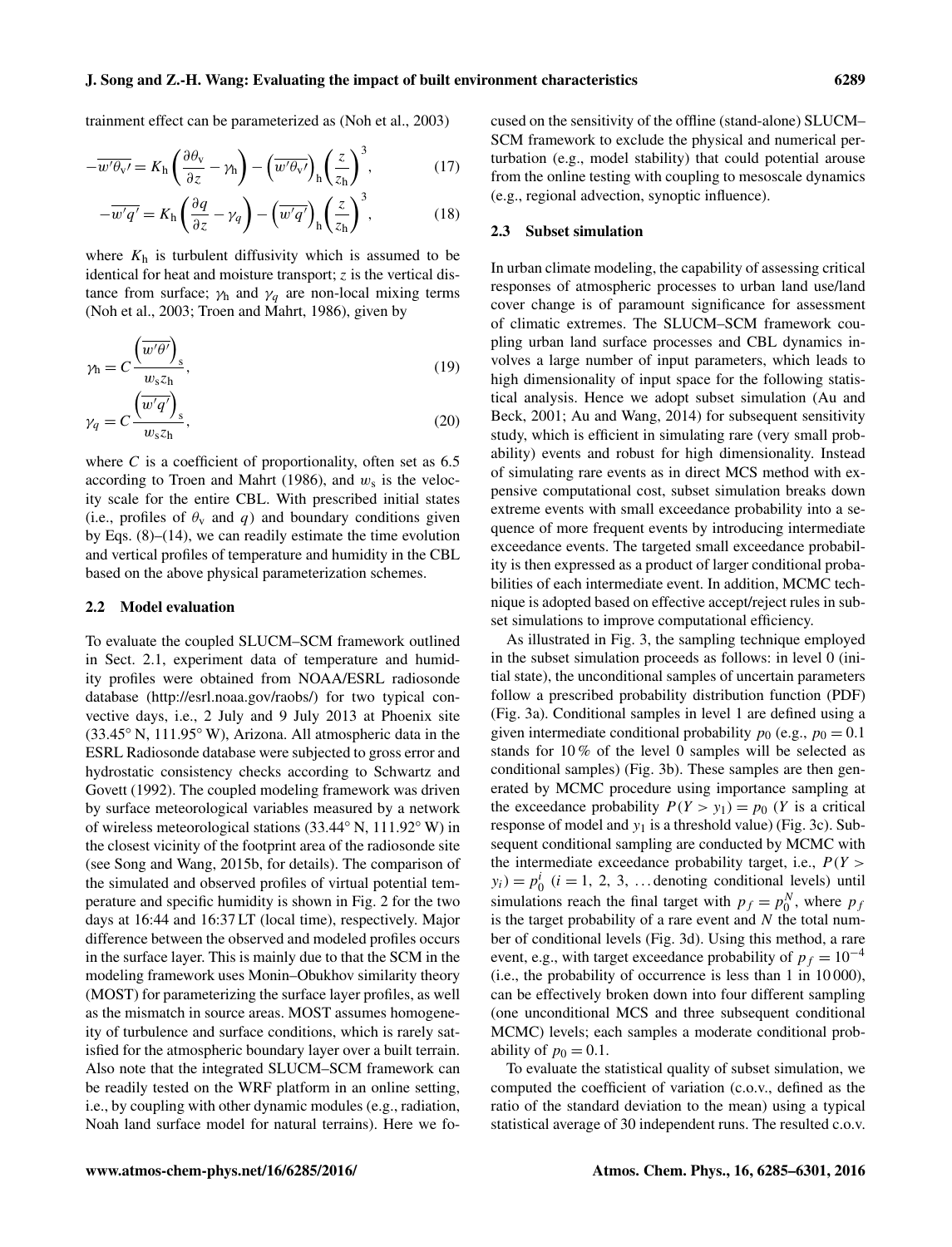

**Figure 2.** Comparison of simulated and measured atmospheric profiles of virtual potential temperature  $\theta<sub>V</sub>$  and specific humidity q for two time points, i.e., (a) 16:44 LT on 2 July 2013 and (b) 16:37 LT on 9 July 2013 at NOAA-ESRL Phoenix site.



Figure 3. Schematic of subset simulation procedure: (a) level 0 (initial phase) sampling by direct MCS, (b) determination of level 1 samples  $F_1$  given conditional exceedance probability  $p_0$ , (c) populating conditional samples in level 1 by MCMC procedure, and (d) forwarding algorithm to subsequent conditional levels until the target exceedance probability  $p_f = p_0^N$  is reached.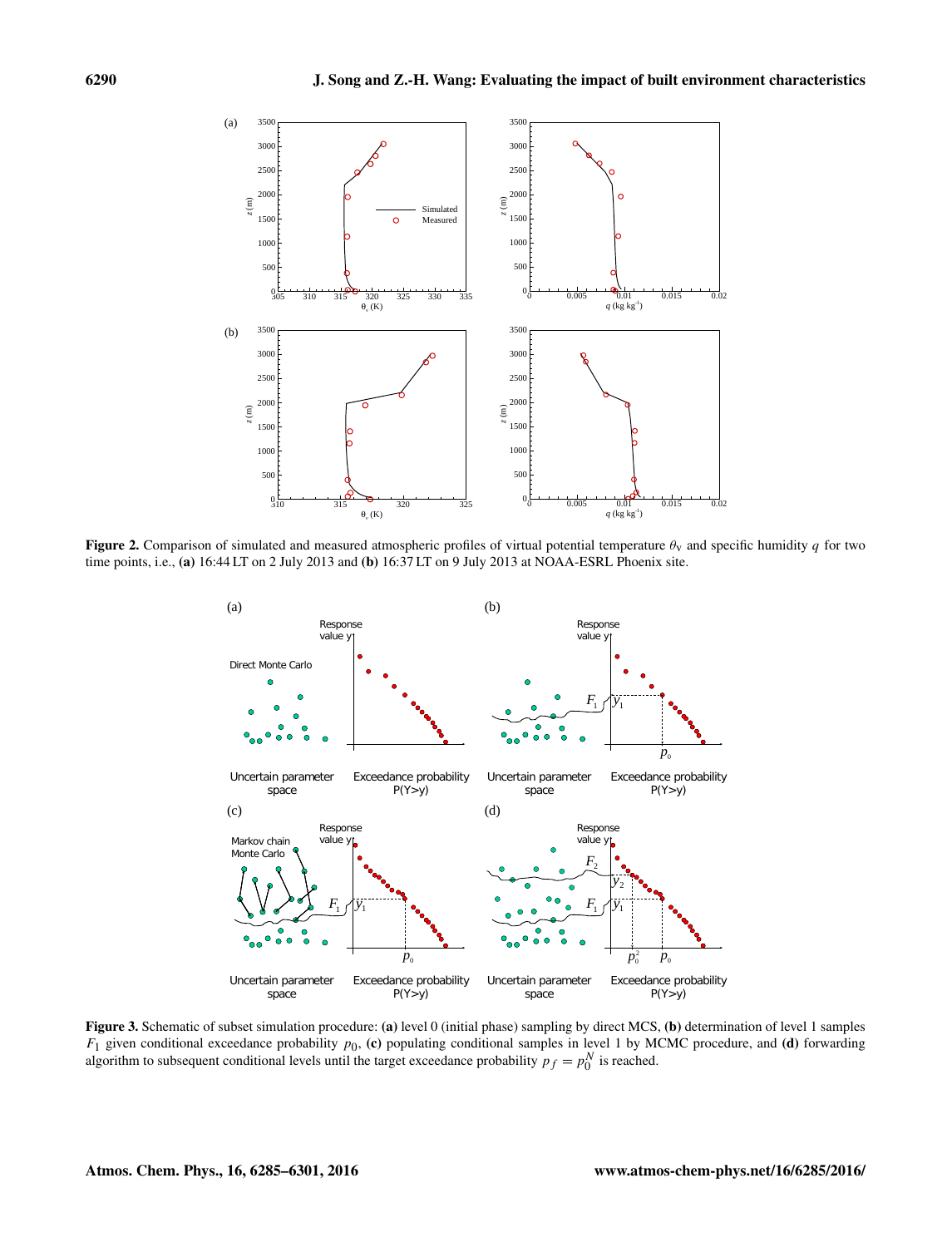

Figure 4. Comparison of the coefficient of variation of exceedance probability in subset simulation and direct MCS.

of subset simulation as a function of exceedance probability is shown in Fig. 4, where c.o.v. of direct MCS is also shown for comparison. Estimate of c.o.v. of direct MCS can be analytically formulated as  $[(1-p_i)/(p_i N_T)]^{1/2}$  (Au and Beck, 2001), where  $p_i$  is the exceedance probability and  $N_T$ the number of samples at corresponding MCMC level  $i$ . It is clear that the c.o.v. of subset simulation is significantly smaller than that of direct MCS, especially at the higher MCMC level (smaller probability), indicating less statistical error for exceedance probability estimates using subset simulation.

# 3 Results of sensitivity analysis

In this section, we apply subset simulation to analyze the sensitivity of the coupled SLUCM–SCM to different input parameters. The meteorological forcing in the surface layer was prescribed using field measurements of an eddy covariance tower on a clear day (14 June 2012) provided by the Central Arizona–Phoenix Long-Term Ecological Research (CAP LTER) project (Chow et al., 2014). The inputs of diurnal air temperature, relative humidity, and downwelling shortwave and longwave radiation are plotted in Fig. 5, with the daytime from 06:00 to 19:30 (local time) for the development of CBL. With the prescribed meteorological forcing, the surface sensible and latent heat fluxes are predicted by the SLUCM, which then in turn drive the SCM to estimate temperature and humidity profiles in the mixed layer. The input parameters of SLUCM–SCM (including surface dimensional and hydrothermal parameters for the SLUCM and atmospheric parameters for the SCM) are presented in Table 1. Note that the initial soil water content for green roofs in the SLUCM is set as 90 % saturated for the subsequent 13.5 h of simulation after the beginning of CBL development such that the evaporative power of green roofs is not constrained by soil water



Figure 5. The diurnal surface atmospheric forcing of 14 June 2012 (a clear day) in Phoenix, AZ: (a) downwelling shortwave and longwave radiation and (b) air temperature and relative humidity. The daytime data between starting point (06:00 LT) and ending point (19:30 LT) are used to drive the SLUCM–SCM under convective condition.

availability. Among the model inputs, 15 parameters are selected for subsequent sensitivity analysis, including 6 surface thermal parameters, 3 surface hydrological parameters, 4 surface dimensional parameters, and 2 atmospheric parameters, as listed in Table 2. In addition, PDFs of these parameters are determined based on previous studies (Ouwersloot and Vilà-Guerau de Arellano, 2013; Wang et al., 2011a; Yang and Wang, 2014b) and local conditions in our study area. Care must be taken here that this particular selection of uncertain parameter space is by no means exhaustive or unique and is subject to the limitation of parameterization used in the numerical framework, and the subsequent analysis can, at best, represent only the model physics. Since the initial parameter distribution by direct MCS are pivotal to the statistical sampling efficiency of subset simulations, PDFs for uncertain parameters are carefully selected to constitute a physically realistic parameter space. In addition, it was found that normal (Gaussian) distribution is more realistic for thermal and hydrological parameters with the expected value in a physical range having higher probability, while the distributions of dimensional (geometric) parameters are subject to engineering design and is therefore more uniform (Wang et al., 2011a). The two atmospheric parameters at the top of CBL (i.e., entrainment rate and lapse rate) are also set as uniform distribution to achieve same probability for different top bound-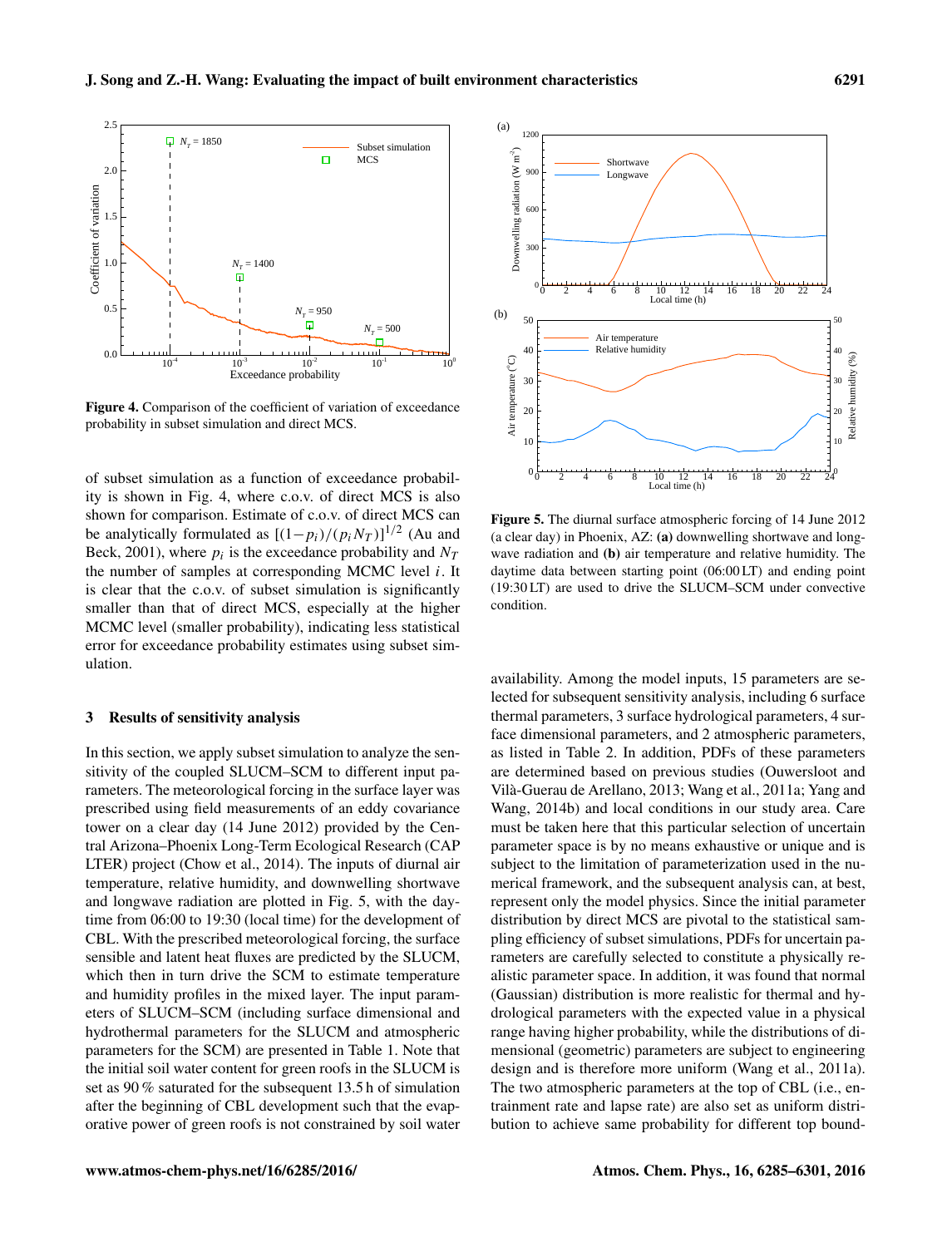| <b>Table 1.</b> Input parameters of the coupled SLUCM–SCM numerical framework. |  |
|--------------------------------------------------------------------------------|--|
|--------------------------------------------------------------------------------|--|

| Input parameters                                                                | Symbol                      |
|---------------------------------------------------------------------------------|-----------------------------|
| Surface dimensional parameters                                                  |                             |
| Roof level (building height) (m)                                                | $Z_{R}$                     |
| Reference height of atmospheric measurements (m)                                | $Z_{\rm a}$                 |
| Normalized roof width                                                           | r                           |
| Aspect ratio $(-)$                                                              | h/w                         |
| Roughness length for momentum above conventional roof (m)                       | $Z_{\rm m, Rc}$             |
| Roughness length for heat above conventional roof (m)                           | $Z_{h, Rc}$                 |
| Roughness length for momentum above vegetated roof (m)                          | $Z_{m,Rv}$                  |
| Roughness length for heat above vegetated roof (m)                              | $Z_{h,Rv}$                  |
| Roughness length for momentum above canyon (m)                                  | $Z_{m,can}$                 |
| Roughness length for heat above canyon (m)                                      | $Z_{h,can}$                 |
| Surface thermal parameters                                                      |                             |
| Albedo of conventional roof surface $(-)$                                       | $a_{\rm Rc}$                |
| Albedo of vegetated roof surface $(-)$                                          | $a_{\text{Rv}}$             |
| Albedo of wall surface $(-)$                                                    | aw                          |
| Albedo of ground surface $(-)$                                                  | $a_G$                       |
| Emissivity of conventional roof surface $(-)$                                   | $\varepsilon_{\rm R,c}$     |
| Emissivity of vegetated roof surface $(-)$                                      | $\varepsilon_{R,v}$         |
| Emissivity of wall surface $(-)$                                                | $\varepsilon_{\rm W}$       |
| Emissivity of ground surface $(-)$                                              | $\varepsilon_{\rm G}$       |
| Thermal conductivity of conventional roof $(W m^{-1} K^{-1})$                   | $k_{\rm R,c}$               |
| Thermal conductivity of vegetated roof (W m <sup>-1</sup> K <sup>-1</sup> )     | $k_{\rm R, v}$              |
| Thermal conductivity of wall $(Wm^{-1} K^{-1})$                                 | $k_{\rm W}$                 |
| Thermal conductivity of ground (W m <sup>-1</sup> K <sup>-1</sup> )             | $k_{\rm G}$                 |
| Heat capacity of conventional roof $(J m^{-3} K^{-1})$                          | $C_{R,c}$                   |
| Heat capacity of vegetated roof $(J m^{-3} K^{-1})$                             | $C_{R,v}$                   |
| Heat capacity of wall $(J m^{-3} K^{-1})$                                       | $C_{W}$                     |
| Heat capacity of ground $(J m^{-3} K^{-1})$                                     | $C_{\rm G}$                 |
| Surface hydrological parameters                                                 |                             |
| Saturated soil water content (soil porosity) $(-)$                              | $W_{\rm s}$                 |
| Residual soil water content $(-)$                                               | $W_{r}$                     |
| Saturated hydraulic conductivity $(m s^{-1})$                                   | $K_{\rm s}$                 |
| Atmospheric parameters                                                          |                             |
| Entrainment rate at the inversion $(m s^{-1})$                                  | $w_{e}$                     |
| Lapse rate of virtual potential temperature in the free atmosphere $(K s^{-1})$ | $\gamma_{\theta\mathrm{v}}$ |

ary conditions according to Ouwersloot and Vilà-Guerau de Arellano (2013).

# 3.1 Critical model responses

Three atmospheric variables, i.e., the critical CBL height  $(z<sub>h</sub>)$ , the mean virtual potential temperature  $(\theta_v)$ , and the mean specific humidity  $(q)$  in the mixed layer, are selected as model responses to assess the impact of urban land surface characteristics on the overlying atmosphere. "Critical" means that extreme responses of these model outputs (with small exceedance probability, or equivalently as "climatic extremes") are simulated using MCMC procedure. This is particularly relevant when urban planning is concerned with mitigation strategies of extreme events associated with future land use and climatic changes. For each monitored output, we simulate three different cases with the fraction of green roof vegetation of 0, 0.5, and 1.0, respectively. Note that we do not include vegetation on ground (though the model is capable of), so roof vegetation is the only moisture source. This model set-up allows us to analyze exclusively the effectiveness of green roofs, one of the urban environmental mitigation strategies of particular interest to researchers and city planners. For all three cases, three conditional levels are used with a conditional probability of  $p_0 = 0.1$ , which is equivalent to a sequence of exceedance probabilities of  $10^{-1}$ ,  $10^{-2}$ ,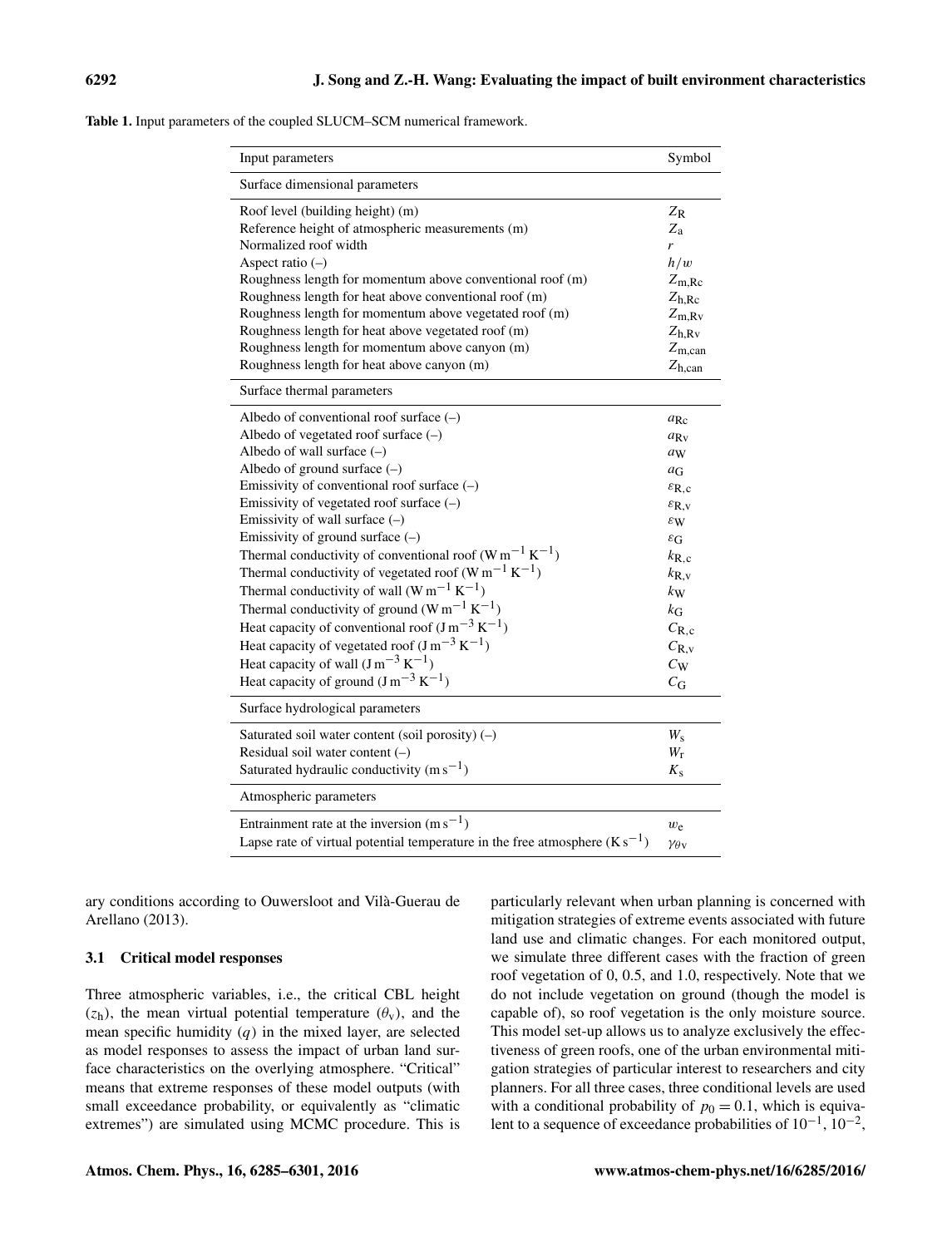| <b>Table 2.</b> Summary of statistics of uncertain parameters used in the sensitivity study. |  |  |  |
|----------------------------------------------------------------------------------------------|--|--|--|
|----------------------------------------------------------------------------------------------|--|--|--|

| Type                            | Parameter                   | Unit                          | <b>PDF</b> | Min      | Max            | Mean  | <b>SD</b> |
|---------------------------------|-----------------------------|-------------------------------|------------|----------|----------------|-------|-----------|
| Surface thermal parameters      | $a_{\text{Rv}}$             |                               | Normal     | 0.05     | 0.6            | 0.18  | 0.045     |
|                                 | $C_{\rm Rv}$                | $MJ\,m^{-3}K^{-1}$            | Normal     | 0.1      | 2              | 0.72  | 0.18      |
|                                 | $k_{\rm RV}$                | $W m^{-1} K^{-1}$             | Normal     | 0.15     | 4              | 0.85  | 0.213     |
|                                 | $a_{\rm Rc}$                |                               | Normal     | $\theta$ | 1              | 0.15  | 0.0375    |
|                                 | $C_{\rm Rc}$                | $MJ\,m^{-3}K^{-1}$            | Normal     | 0.1      | $\overline{4}$ | 1.52  | 0.38      |
|                                 | $k_{\rm Rc}$                | $W m^{-1} K^{-1}$             | Normal     | 0.2      | 3              | 1.2   | 0.3       |
| Surface hydrological parameters | $W_{\rm s}$                 |                               | Normal     | 0.3      | 0.6            | 0.44  | 0.074     |
|                                 | $W_{r}$                     |                               | Normal     | 0.04     | 0.2            | 0.074 | 0.025     |
|                                 | $K_{\rm S}$                 | $\mathrm{m}\,\mathrm{s}^{-1}$ | Normal     | 0.1      | 100            | 1.7   | 0.43      |
| Surface dimensional parameters  | r                           |                               | Uniform    | 0.3      | 0.8            |       |           |
|                                 | h/w                         |                               | Uniform    | 0.25     | 8              |       |           |
|                                 | $Z_{m, Rc}$                 | mm                            | Uniform    | 0.1      | 5              |       |           |
|                                 | $Z_{m,Rv}$                  | mm                            | Uniform    | 10       | 200            |       |           |
| Atmospheric parameters          | $w_{\rm e}$                 | $\mathrm{m}\,\mathrm{s}^{-1}$ | Uniform    | 0.1      | 0.3            |       |           |
|                                 | $\gamma_{\theta\mathrm{v}}$ | $K \text{ km}^{-1}$           | Uniform    | 3        | 7              |       |           |

and 10−<sup>3</sup> for MCMC levels 1, 2, and 3, respectively. In total, 270 simulations were run (30 independent simulations per case for 9 cases) with 1450 realizations of the set of 15 uncertain parameters in each run to ensure the simulation results are statistically significant.

Plots of exceedance probabilities versus various model responses averaged over 30 simulations are presented in Fig. 6. The variations of critical model outputs with three different green roof fractions indicate the sensitivity of roof greening degrees on CBL dynamics. In Fig. 6a and b, we monitored CBL height and virtual potential temperature of mixed layer under three conditions of green roof fractions (i.e.,  $f_{\text{veg}} = 0$ , 0.5, and 1). In general, larger green roof fractions lead to lower  $z<sub>h</sub>$  and smaller  $\theta<sub>v</sub>$ . This is expected since urban landscapes with larger fraction of vegetation distribute solar energy into more latent heat and less sensible heat, due to evaporative cooling. Less sensible heat and reduced surface temperature both lead to reduced CBL height and virtual potential temperature.

It is also noteworthy that there exist log concavities for the exceedance probabilities of both critical  $z_h$  and  $\theta_v$  with  $f_{\text{veg}} = 1$  (100 % roof greening). The occurrence of log concavities is related to energy balance in the street canyon where nonlinear effect of canyon aspect ratio  $h/w$  was observed (Song and Wang, 2015a). Detailed explanations of aspect ratio effects will be described in Sect. 4.1. In Fig. 6c, we monitored specific humidity of mixed layer under three conditions of green roof fractions (i.e.,  $f_{\text{veg}} = 0.1, 0.5,$  and 1). As roof is set as the only moisture source, urban land surface is completely dry with  $f_{\text{veg}} = 0$  and resulted in no moisture in the atmosphere in the absence of horizontal advection. Larger green roof fraction tends to produce higher  $q$  in the overlying CBL. In contrast to  $z_h$  and  $\theta_v$ , exceedance probability distri-



Figure 6. Estimates of exceedance probabilities for model outputs of critical (a) CBL height, (b) virtual potential temperature, and (c) specific humidity with different green roof fractions.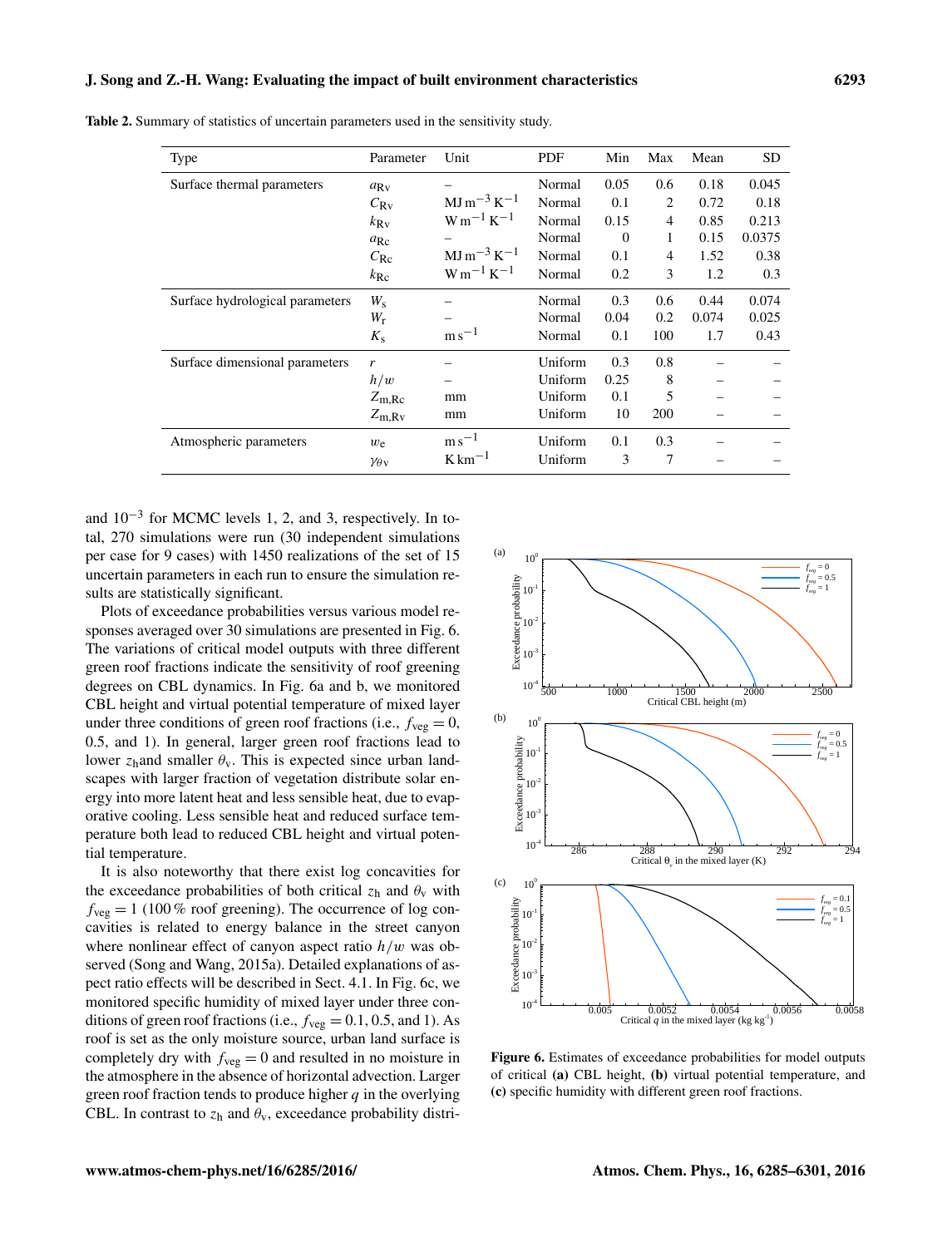bution of critical response of  $q$  does not exhibit log concavity because the moisture source is purely from roofs and canyon aspect ratio and building density have no contribution.

### 3.2 Statistical quantification of model sensitivity

In general, for an uncertain parameter, the deviation between the distribution of MCMC-generated conditional samples (in levels 1, 2, and 3) and the initial prescribed distribution sampled using direct MCS (level 0) indicates the significance of parameter sensitivity with respect to the corresponding model output. Figure 7 shows the comparison between conditional distribution (histograms) and initial distribution (dashed line) for two sample parameters, i.e., heat capacity of green roof  $C_{\text{Rv}}$  and canyon aspect ratio  $h/w$ , respectively, for a typical simulation with  $f_{\text{veg}} = 1.0$  and critical  $q$  as model output. It is clear that the critical response of q is more sensitive to  $C_{Rv}$  with noticeable deviation of sample distribution at each conditional level (Fig. 7a), while  $h/w$ is relatively insignificant in influencing  $q$  with small deviation of sample distribution (Fig. 7b). The result is physical as variation of  $C_{Rv}$  affects roof surface energy balance, which in turn influences the humidity profile in the CBL through surface moisture flux. On the contrary, since green roofs are the only moisture source in our setting, altering  $h/w$  has negligible effect on the atmospheric moisture for the street canyon with no vegetation on ground or wall.

To better quantify the parameter sensitivity, a percentage sensitivity index (PSI) (Wang et al., 2011a) is adopted here to measure the model sensitivity to an uncertain parameter X by calculating the average deviation of conditional sample means to that of the original PDF:

$$
PSI[X] = \frac{1}{N} \sum_{i=1}^{N} \frac{E[X|Y > y_i] - E[X]}{E[X]},
$$
\n(21)

where *i* is the conditional (MCMC) level index,  $N = 3$  the total conditional levels,  $E[X]$  the statistical mean (expected value) of the original unconditional distribution in level 0 (as in Table 2),  $E[X|Y > y_i]$  the mean value of X at conditional level  $i$ ,  $Y$  the value of monitored model response, and  $y_i$  the threshold values at exceedance probability of each intermediate level  $i$ . The magnitude of PSI quantifies the significance of sensitivity, while the sign of PSI indicates the correlation between monitored output Y and input parameter  $X$ , i.e., positive PSI means increasing  $X$  will lead to an increase of output Y and negative PSI means increasing X will lead to a decreased Y.

PSI values of all uncertain parameters for three different monitored outputs, i.e.,  $z_h$ ,  $\theta_v$ , and q, with different green roof fractions are shown in Fig. 8. As shown in Fig. 8a and b, both  $z_h$  and  $\theta_v$  are highly sensitive to surface dimensional parameters, including normalized roof width  $r$ , canyon aspect ratio  $h/w$ , and roughness length of momentum for conventional roofs  $Z_{m, Rc}$ . Note that r is positively correlated

with critical  $z_h$  and  $\theta_v$  for conventional roofs while the correlation is negative for green roofs. Both critical  $z_h$  and  $\theta_v$ are negatively correlated with  $h/w$  and positively correlated with  $Z_{m, Rc}$ . Moderate sensitivity of critical  $z_h$  and  $\theta_v$  is found with respect to thermal parameters of conventional roofs including albedo  $a_{\text{Rc}}$ , heat capacity  $C_{\text{Rc}}$ , and thermal conductivity  $k_{\text{Rc}}$ . Also note that there are opposite correlations for atmospheric parameters  $w_e$  and  $\gamma_{\theta\text{v}}$ :  $z_h$  is positively correlated with  $w_e$  and negatively correlated with  $\gamma_{\theta y}$ , but the correlations are opposite for model output of critical  $\theta_{v}$ . From Fig. 8c, mixed layer  $q$  is highly sensitive to  $r$  and thermal properties of green roofs and moderately sensitive to  $Z_{\rm m.Rv}$ . Physical mechanisms governing the model sensitivity and its implications to urban planning are discussed below.

### 4 Discussion

The UHI effect has attracted significant effort are even heated debate from urban climate researchers and city planners. UHI is characterized by elevated temperature in built environments compared to surrounding rural areas (Oke, 1982). Major contributors of UHI include (a) excess storage of thermal energy due to radiative trapping by street canyon and thermal properties of pavement materials, (b) reduced vegetation cover and evaporative cooling, and (c) the release of anthropogenic heat, moisture, and greenhouse gases (Santamouris, 2014; Sun et al., 2013a). Correspondingly, there are several popular UHI mitigation strategies, including (1) changing canyon geometry (characterized by aspect ratio and roughness lengths) to alter the energy distribution through radiative shading and trapping; (2) changing thermal properties, such as installing cool roofs or cool pavements to reflect more solar radiation by increasing surface albedo; (3) adding green spaces, such as green roofs to increase evapotranspiration in urban area. We will discuss the effects of these UHI mitigation strategies on the overlying atmosphere based on the sensitivity study and its implication to urban planning.

#### 4.1 Impact of urban morphology

Building geometry and density in an urban area have a significant impact on the partitioning and redistribution of solar energy in the surface layer, which in turn modulate the energy transport processes in the overlying atmosphere. The canyon aspect ratio  $h/w$  is a typical indicator of building geometry and density in urban planning (Ali-Toudert and Mayer, 2006; Krüger et al., 2011; Theeuwes et al., 2013). Low  $h/w$  signals low building (small h) or sparse building density (large  $w$ ), while high  $h/w$  indicates high building (large h) or intensive building density (small  $w$ ). With variable aspect ratio ranging from 0.25 to 8, log concavity is found in the exceedance probability estimates for critical  $z_h$  and  $\theta_v$  in the case of  $f_{\text{veg}} = 1.0$  as shown in Fig. 5a and b. This log concavity is correlated with the nonlinear effect of the canyon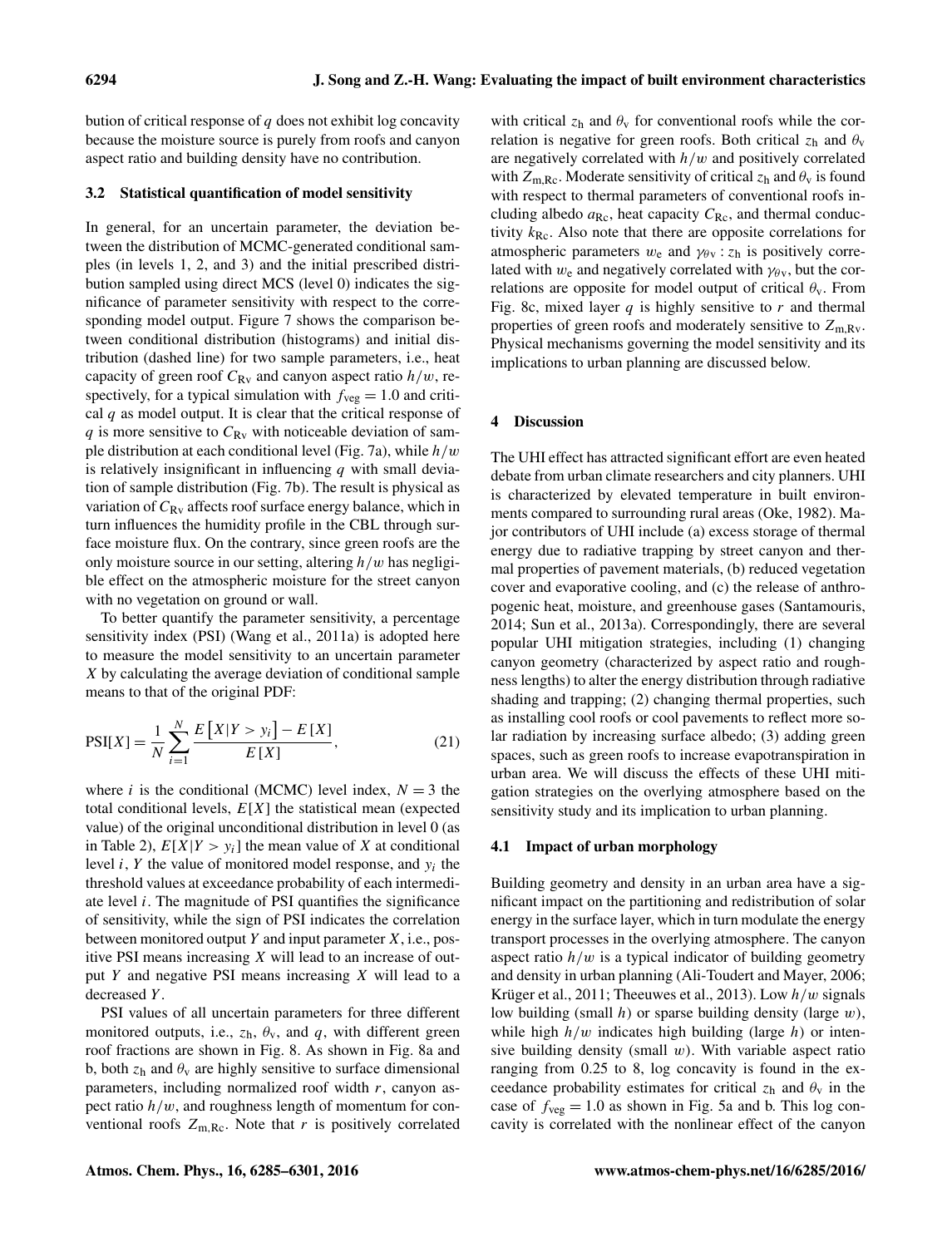

Figure 7. Histogram of conditional samples at different conditional levels for (a) a sensitive parameter and (b) an insensitive parameter for a typical simulation with  $f_{\text{veg}} = 1.0$  and critical q as model output.

aspect ratio on CBL height and virtual potential temperature, due to two counteracting processes, viz. shading effect and radiative trapping effect in the street canyon, as investigated by Song and Wang (2015a). To further test the nonlinear effect of  $h/w$  on CBL dynamics, we set the canyon aspect ratio constant, and the log concavity disappears as shown in Fig. 9. The log concavity of variable  $h/w$  demarks the switching from small  $h/w$  case to high  $h/w$  case with a nonlinear interaction between radiative shading and trapping effects. In addition, at mesoscale atmospheric modeling, the canyon aspect ratio is closely related to the surface roughness of a built terrain, which in turn modulates the surface aerodynamic resistance under convective condition and further complicate the nonlinear effect.

## 4.2 Impact of thermal properties

As shown in Fig. 8, CBL states  $(z_h, \theta_v, \text{and } q)$  are moderately sensitive to surface thermal properties. Specifically,  $a_{\text{Rc}}$ ,  $C_{\text{Rc}}$ , and  $k_{\text{Rc}}$  of conventional roofs are important parameters in modulating  $z_h$  and  $\theta_v$ , whereas q is sensitive to  $C_{Rv}$  and  $k_{Rv}$ of green roofs. Higher albedo causes more solar energy being reflected and less sensible heat arising from roofs, leading to smaller  $z_h$  and  $\theta_v$ . Moderate model sensitivity to  $a_{\text{Rc}}$ demonstrates that implementation of white/cool roofs with higher reflectivity is an effective way in reducing environmental temperature not only in the urban surface layer but also in the overlying mixed layer.

It is also noteworthy in Fig. 8 that thermal properties of conventional roofs and those of green roofs have opposite correlation to different CBL dynamics, which can be explained by plausible mechanisms governing surface energy balance. For a conventional roof, larger heat capacity implies that more thermal energy is needed to heat the roof, while higher thermal conductivity implies that less time is needed for heat dissipation, both leading to lower roof surface temperature (Wang et al., 2011b). Lower roof surface temperature will then reduce the sensible heat (given other conditions invariant), causing lower CBL height and lower temperature in the mixed layer, as shown in Fig. 8a and b. In Fig. 8c, it is shown that to increase  $q$ , more latent heat from green roofs needs to be supplied so that sensible heat will decrease. This potentially causes green roof surfaces to be cooler than the atmosphere, giving rise to the "oasis" effect commonly observed over surfaces with significant evaporative cooling (Stull, 1988). As a result, sensible heat flux can be negative and flowing towards the surface. Under this condition, larger heat capacity and thermal conductivity of green roofs increase the ground heat flux and are positively correlated to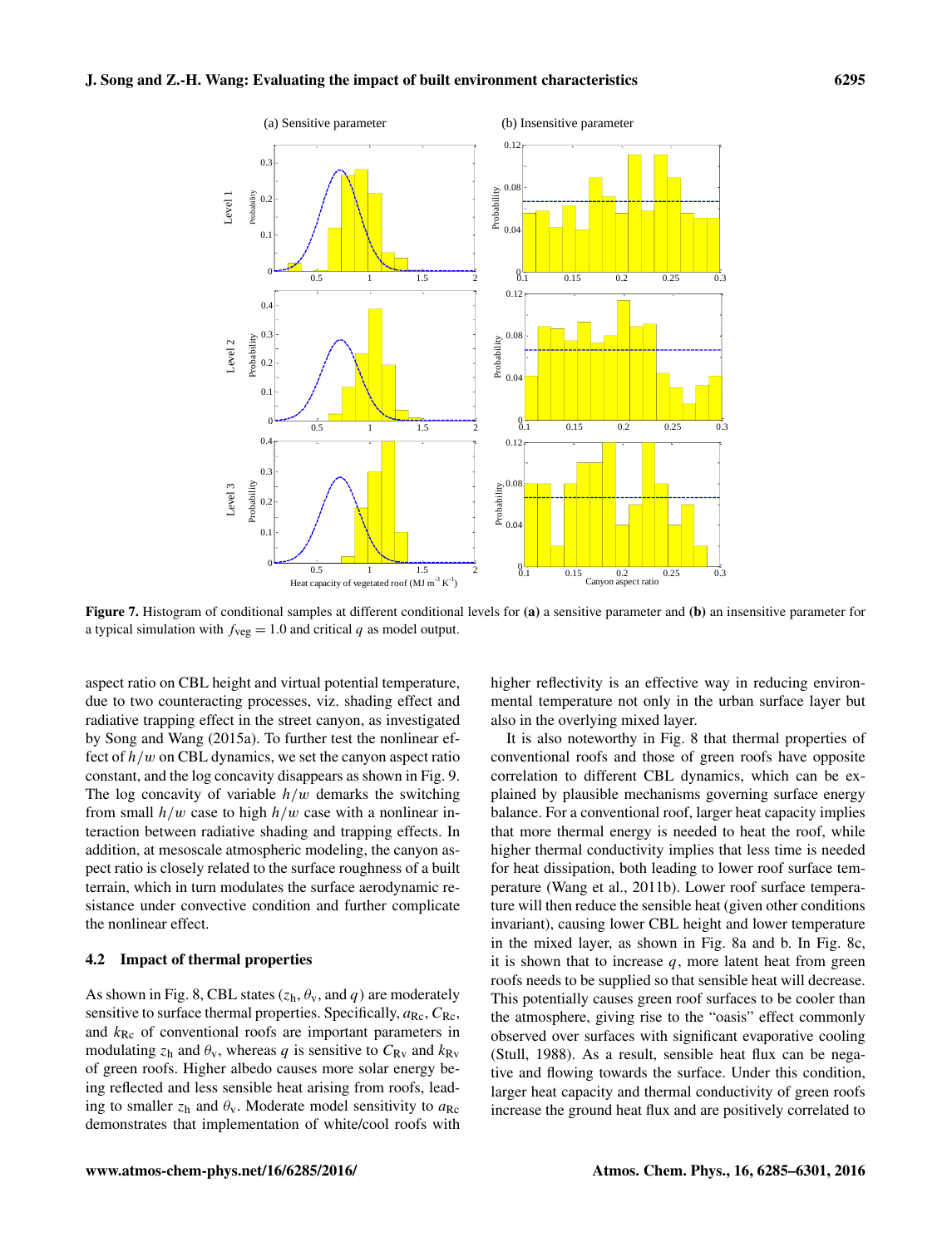

Figure 8. PSI values for model outputs of critical (a)  $z_h$ , (b) mixed layer  $\theta_v$ , and (c) mixed layer q, with different green roof fractions.

 $q$  via evaporative cooling. Nevertheless, we emphasize here that what the PSI values can reveal is as good as that the coupled SLUCM–SCM framework can capture. The actual physics of urban land–atmosphere interactions involves more complicated land surface and atmospheric processes of heat and water transport in the integrated soil–atmosphere system due to complexity of surface energy partitioning (Yang and Wang, 2014a). For example, the existence of phase lags among land surface temperatures and energy budgets, due to subsurface heat transport with pore water advection, can lead to complex hysteresis loops (Sun et al., 2013b; Wang, 2014) that are not adequately captured by the current numerical framework.

#### 4.3 Impact of green roofs

Due to their ability to modify energy and water budgets in the urban surface layer, city planners are increasingly using green roofs as an effective strategy to mitigate UHI effect (Sailor et al., 2012; Susca et al., 2011; Wang et al., 2016). In our study, four sets of green roof parameters are studied: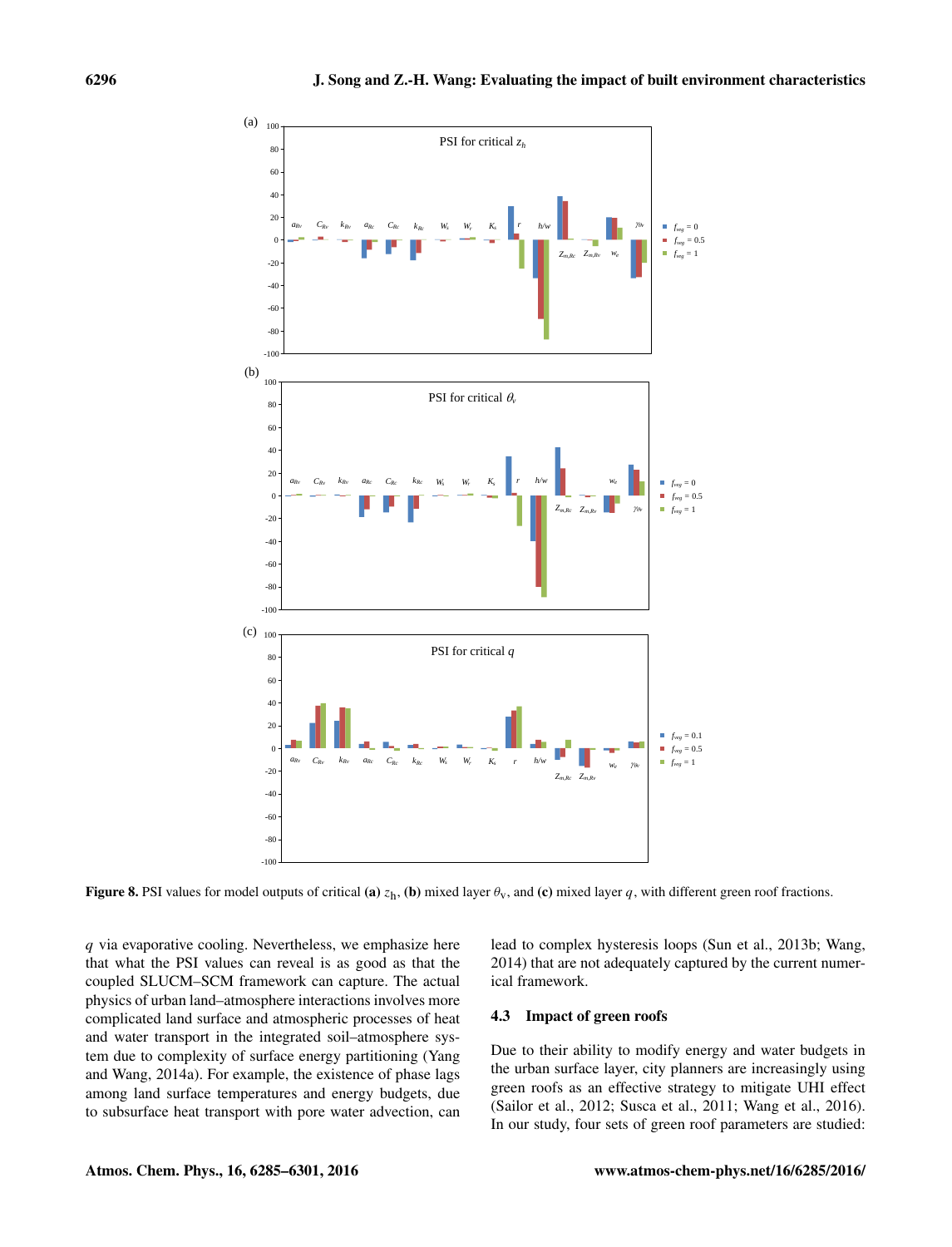

**Figure 9.** Illustration of the nonlinear effect of aspect ratio  $h/w$  on critical model responses of (a)  $z_h$  and (b)  $\theta_v$  of the CBL

(1) thermal parameters, i.e.,  $a_{Rv}$ ,  $C_{Rv}$ , and  $k_{Rv}$ ; (2) hydrological parameters, i.e., saturated soil water content  $W_s$ , residual soil water content  $W_r$ , and saturated hydraulic conductivity  $K_s$ ; (3) roof width r; and (4) green roof fraction  $f_{\text{ve}g}$ . Humidity in the CBL is moderately sensitive to green roof thermal properties with a positive correlation, as discussed above. In addition, all hydrological parameters are relatively insensitive as shown in Fig. 8. This is plausibly due to the initial soil moisture condition (90 % saturated), which is realistic provided green roofs are carefully maintained with constant irrigation. The assumption is also relevant in this study for more "manageable" urban surface characteristics for urban planning purpose. Sensitivity analysis of boundary layer dynamics related to soil water and hydrological properties of other urban vegetation (such as urban lawns, urban agriculture), however, require further investigation (Cuenca et al., 1996; Song and Wang, 2015b).

In contrast, CBL dynamics are very sensitive to green roof width and areal fractions, as they determine the area of green roof in a built environment, which in turn strongly influence the soil water availability for evaporation. It is shown that larger green roof width r and fraction  $f_{\text{veg}}$  lead to lower  $z_h$ , smaller  $\theta_v$ , and higher q in the mixed layer as a result of evaporative cooling by green roofs. This result is expected and clearly indicates the effectiveness of green roofs in regulating atmospheric dynamics above an urban area. To further test the effectiveness of green roofs, we monitored the same set of model outputs, viz.  $z_h$ ,  $\theta_v$ , and q, with  $f_{\text{veg}}$  ranging from  $0\%$  to  $100\%$  with an increment of  $10\%$ . Threshold values at three conditional sampling levels are plotted in Fig. 10, i.e.,  $y_i$  for  $i = 1, 2$ , and 3, with corresponding exceedance probability of  $10^{-1}$ ,  $10^{-2}$ , and  $10^{-3}$ , respectively. For all output variables at different conditional levels, the results can be well fitted using linear relations with high  $R^2$ values:  $z_h$  and  $\theta_v$  decrease linearly with the green roof fraction, while  $q$  increases linearly with  $f_{\text{veg}}$ . As far as UHI mitigation is concerned, the mean mixed layer temperature can be reduced by 3–4 K in either a more probable (level 1) or a more extreme (level 3) case with an increase of green roof fraction from 0 to 100 %. It is noteworthy that, in this study, the supply of soil water content to green roof systems is assumed to be ample (e.g., via urban irrigation). In an arid environment such as Phoenix, especially during drought, the trade-off between water (for irrigation) and energy (cooling load) needs to be carefully measured by city planners.

#### 4.4 Impact of roughness lengths

Roughness lengths of momentum and heat transfer are important land surface characteristics that regulate the aerodynamic resistance related to turbulent transport of mass, momentum and energy in the surface layer (Grimmond and Oke, 1999). Specifically, aerodynamic resistance is a function of roughness length based on MOST (Mascart et al., 1995; Wang et al., 2013). In this study, we set the roughness lengths of momentum at the roof level as uncertain parameters for both conventional and green roofs. The roughness lengths of heat transfer follow a simple parameterization that  $Z_h = Z_m/10$  (Mascart et al., 1995). From Fig. 8, both  $z_h$  and  $\theta_v$  in the mixed layer are highly sensitive to  $Z_{m,Re}$ , while  $Z_{\rm m,Rv}$  of green roofs plays an important role in regulating q. As indicated in Table 3, when critical  $z<sub>h</sub>$  is monitored, PSI value of  $Z_{\rm m, Rc}$  is 38.53 % for  $f_{\rm veg} = 0$  and 34.42 % for  $f_{\text{veg}} = 0.5$ ; for critical  $\theta_{\text{v}}$ , PSI of  $Z_{\text{m,}Rc}$  is 42.58 % for  $f_{\text{veg}} = 0$  and 24.38 % for  $f_{\text{veg}} = 0.5$ . These high PSI values indicate a strong correlation between aerodynamic resistance of turbulent transfer and the CBL dynamics. This implies that altering roughness lengths of roofs (i.e., changing different vegetation types with different height over green roof and changing different materials over conventional roof) is an effective way to influence energy transport from surface to the overlying CBL without fundamental changes to the urban morphology or geometry in the street canyon.

In addition to urban landscape characteristics, the coupled SLUCM–SCM numerical framework also involves physical parameterizations at the top of CBL, i.e., in the inversion layer. The uncertainties of two atmospheric parameters, namely the entrainment rate  $w_e$  and the lapse rate of virtual potential temperature  $\gamma_{\theta\gamma}$  are tested. From Fig. 7a,  $z_h$ increases with  $w_e$  and decreases with  $\gamma_{\theta y}$ , as expected according to Eq. (11). From Fig. 8b, impacts of  $w_e$  and  $\gamma_{\theta v}$  on critical mixed layer  $\theta_{v}$  are opposite. This is because larger  $w_{e}$ or smaller  $\gamma_{\theta\gamma}$  result in larger  $z_h$  according to Eq. (11), which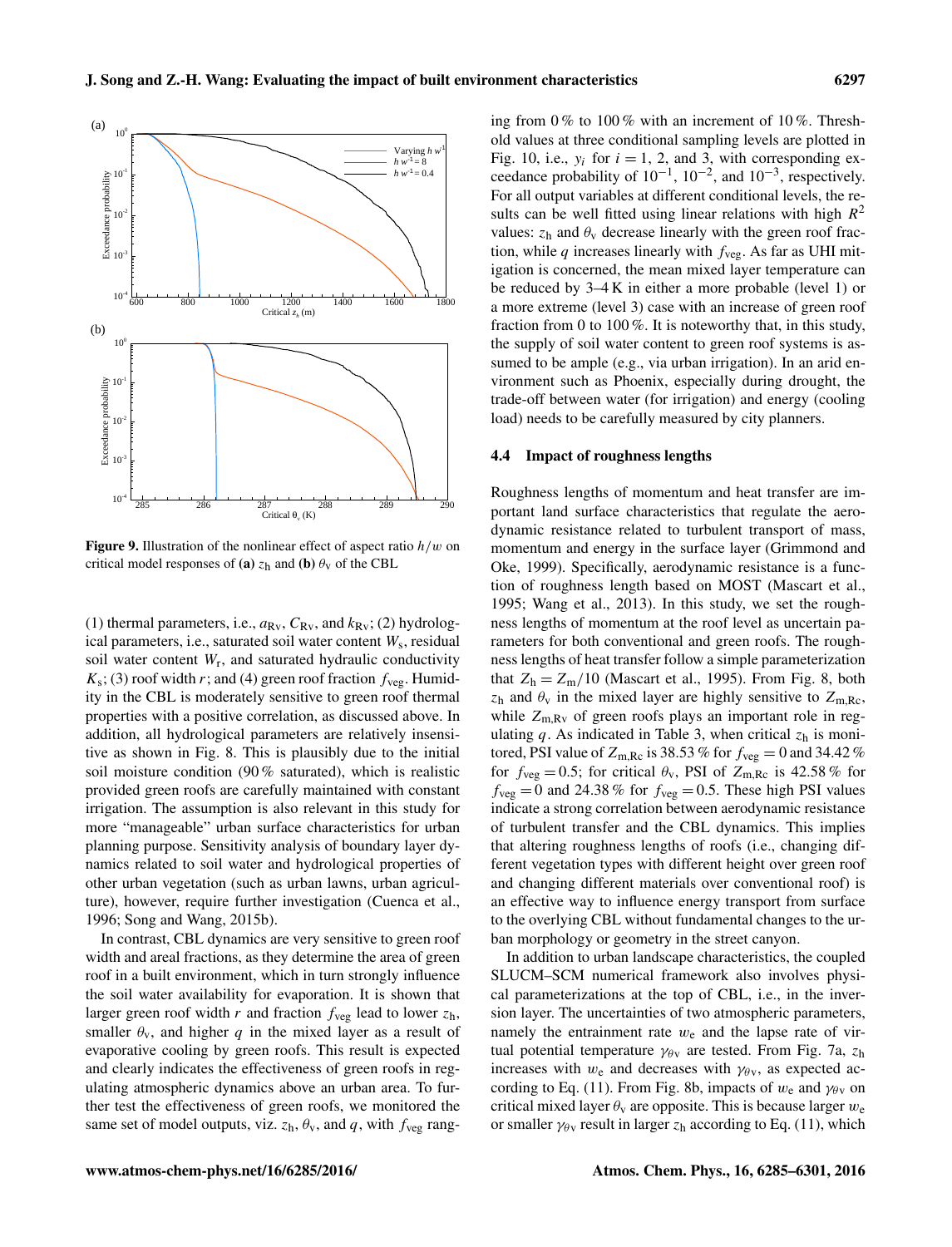

Figure 10. Threshold values at different conditional levels as functions of green roof fractions for critical (a)  $z_h$ , (b) mixed layer  $\theta_v$ , and (c) mixed layer q. MCMC levels 1, 2, and 3 correspond to exceedance probabilities of  $10^{-1}$ ,  $10^{-2}$ , and  $10^{-3}$ , respectively.

further cause smaller non-local mixing effects according to Eqs. (19) and (20), leading to a decrease of  $\theta_{\rm v}$  in the mixed layer.

## 5 Concluding remarks

In this study, we use an advanced Monte Carlo method to quantify the sensitivity of atmospheric boundary layer dynamics to urban land surface characteristics based on a coupled urban land–atmosphere model. Results show that in general the CBL dynamics over a built terrain are largely dictated by the urban geometry, roughness lengths, and hydrothermal properties of landscape materials. In particular, the urban geometry, represented by canyon aspect ratio, introduces a nonlinear impact on the CBL height and temperature. This is inherited from the nonlinear impact on bottom conditions of the CBL, viz. surface energy processes with two counteracting mechanisms of radiative trapping and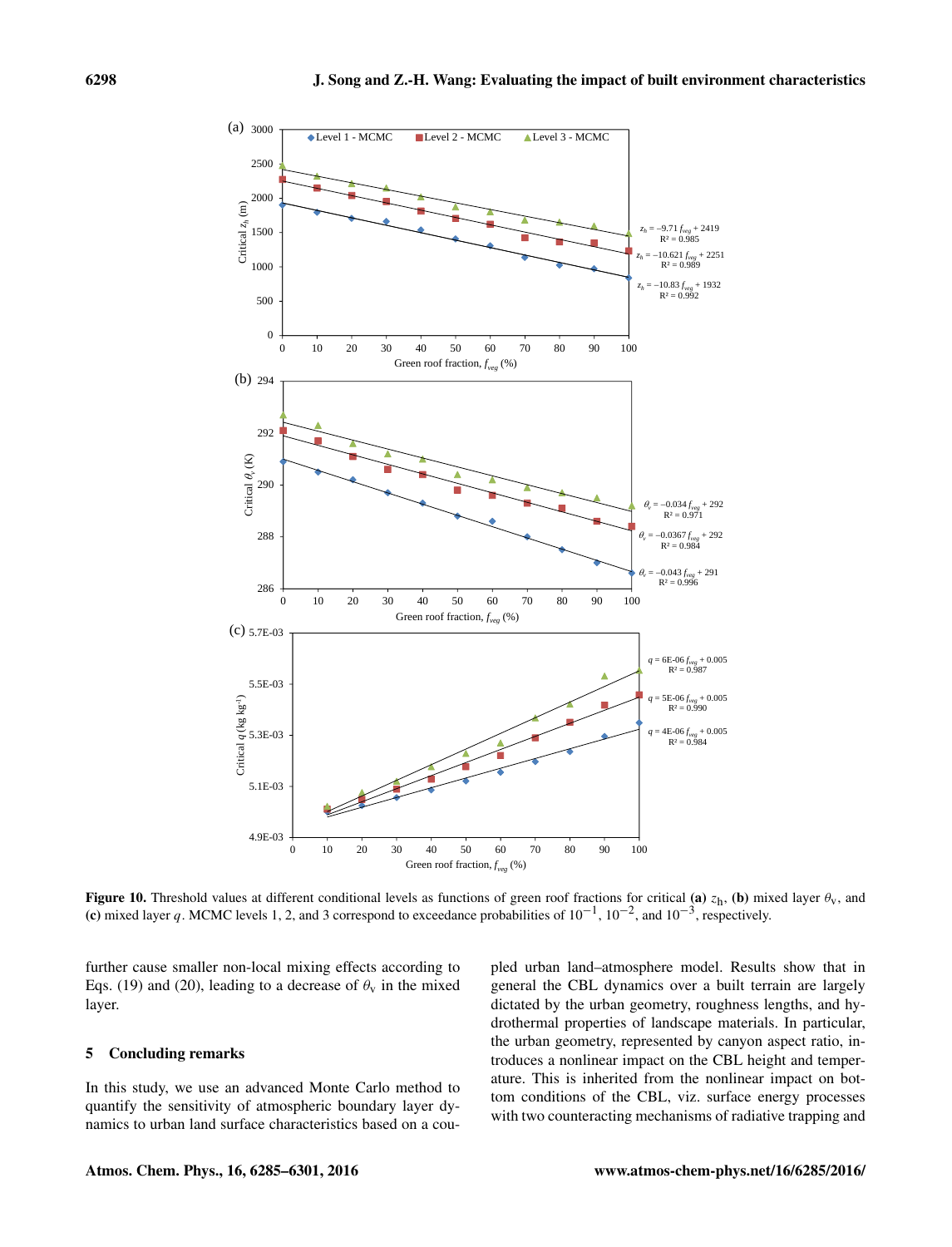shading in the street canyon. Specifically, rooftop planning strategies strongly modulate CBL dynamics. Besides, changing roughness lengths or thermal properties on rooftops (e.g., by planting different species of vegetation for green roofs or using porous pavement materials for conventional roofs) can also be effective means to reduce urban environmental temperatures in both the surface layer and the CBL.

In addition, we would like to reiterate here that results of sensitivity analysis in this study are based on the model physics of the stand-alone coupled SLUCM–SCM numerical framework; the actual urban land–atmosphere interactions involve more complicated physical processes in transferring momentum, heat, and moisture in the soil–land–atmosphere continuum. Nevertheless, as various research groups worldwide have extensively tested the numerical framework, either separately or in integrated platforms (e.g., WRF), we are confident that this physically based model captures the basic physics of urban land–atmosphere interactions. Results of sensitivity study of the numerical framework thus shed new light on the impact of urban land surface characteristics on the overlying atmosphere and provide useful guidelines for urban planning under future expansion and emergent climatic patterns.

## Data availability

Temperature and humidity profiles at the Phoenix Radiosonde site are obtained from NOAA/ESRL radiosonde database, and available at [http://esrl.noaa.gov/raobs/.](http://esrl.noaa.gov/raobs/)

*Acknowledgements.* This work is supported by the US National Science Foundation (NSF) under grant no. CBET-1435881 and CBET-1444758. The authors thank Melissa Wagner for the help in retrieving the radiosonde data in Phoenix and the two anonymous reviewers for their constructive feedback in improving the quality of this paper. The help of the Handling Editor, Stefan Buehler, is gratefully acknowledged.

Edited by: S. Buehler

#### References

- Ali-Toudert, F. and Mayer, H.: Numerical study on the effects of aspect ratio and orientation of an urban street canyon on outdoor thermal comfort in hot and dry climate, Build. Environ., 41, 94– 108, doi[:10.1016/j.buildenv.2005.01.013,](http://dx.doi.org/10.1016/j.buildenv.2005.01.013) 2006.
- Arnfield, A. J.: Two decades of urban climate research: A review of turbulence, exchanges of energy and water, and the urban heat island, Int. J. Climatol., 23, 1–26, doi[:10.1002/joc.859,](http://dx.doi.org/10.1002/joc.859) 2003.
- Au, S.-K. and Beck, J. L.: Estimation of small failure probabilities in high dimensions by subset simulation, Probabilist. Eng. Mech., 16, 263–277, doi[:10.1016/S0266-8920\(01\)00019-4,](http://dx.doi.org/10.1016/S0266-8920(01)00019-4) 2001.
- Au, S.-K. and Wang, Y.: Engineering Risk Assessment with Subset Simulation, Wiley, Singapore, 336 pp., 2014.
- Au, S.-K., Wang, Z.-H., and Lo, S.-M.: Compartment fire risk analysis by advanced Monte Carlo simulation, Eng. Struct., 29, 2381–2390, doi[:10.1016/j.engstruct.2006.11.024,](http://dx.doi.org/10.1016/j.engstruct.2006.11.024) 2007.
- Baker, L. A., Brazel, A. J., Selover, N., Martin, C., McIntyre, N., Steiner, F. R., Nelson, A., and Musacchio, L.: Urbanization and warming of Phoenix (Arizona, USA): Impacts, feedbacks and mitigation, Urban Ecosys., 6, 183–203, doi[:10.1080/01944360903433113,](http://dx.doi.org/10.1080/01944360903433113) 2002.
- Bellman, R. and Rand, C.: Dynamic programming, Princeton University Press, Princeton, New Jersey, 140 pp., 1957.
- Betts, A. K., Ball, J. H., Beljaars, A. C. M., Miller, M. J., and Viterbo, P. A.: The land surface-atmosphere interaction: A review based on observational and global modeling perspectives, J. Geophys. Res.-Atmos., 101, 7209–7225, doi[:10.1029/95JD02135,](http://dx.doi.org/10.1029/95JD02135) 1996.
- Chen, F. and Avissar, R.: Impact of land-surface moisture variability on local shallow convective cumulus and precipitation in large-scale models, J. Appl. Meteorol., 33, 1382–1401, doi[:10.1175/1520-0450\(1994\)033<1382:IOLSMV> 2.0.CO;2,](http://dx.doi.org/10.1175/1520-0450(1994)033<1382:IOLSMV> 2.0.CO;2) 1994.
- Chen, F. and Dudhia, J.: Coupling an advanced land surface– hydrology model with the Penn State – NCAR MM5 modeling system. Part I: Model implementation and sensitivity, Mon. Weather Rev., 129, 569-585, doi[:10.1175/1520-](http://dx.doi.org/10.1175/1520-0493(2001)129<0569:CAALSH>2.0.CO;2) [0493\(2001\)129<0569:CAALSH>2.0.CO;2,](http://dx.doi.org/10.1175/1520-0493(2001)129<0569:CAALSH>2.0.CO;2) 2001.
- Cherchi, E. and Guevara, C. A.: A Monte Carlo experiment to analyze the curse of dimensionality in estimating random coefficients models with a full variance–covariance matrix, Transport Res. B-Meth., 46, 321–332, doi[:10.1016/j.trb.2011.10.006,](http://dx.doi.org/10.1016/j.trb.2011.10.006) 2012.
- Chow, W. T. L., Volo, T. J., Vivoni, E. R., Jenerette, G. D., and Ruddell, B. L.: Seasonal dynamics of a suburban energy balance in phoenix, Arizona, Int. J. Climatol., 34, 3863–3880, doi[:10.1002/joc.3947,](http://dx.doi.org/10.1002/joc.3947) 2014.
- Cuenca, R. H., Ek, M., and Mahrt, L.: Impact of soil water property parameterization on atmospheric boundary layer simulation, J. Geophys. Res. Atmos., 101, 7269–7277, doi[:10.1029/95jd02413,](http://dx.doi.org/10.1029/95jd02413) 1996.
- Flagg, D. D. and Taylor, P. A.: Sensitivity of mesoscale model urban boundary layer meteorology to the scale of urban representation, Atmos. Chem. Phys., 11, 2951–2972, doi[:10.5194/acp-11-2951-](http://dx.doi.org/10.5194/acp-11-2951-2011) [2011,](http://dx.doi.org/10.5194/acp-11-2951-2011) 2011.
- Foken, T.: The energy balance closure problem: An overview, Ecol. Appl., 18, 1351–1367, doi[:10.1890/06-0922.1,](http://dx.doi.org/10.1890/06-0922.1) 2008.
- Georgescu, M., Mahalov, A., and Moustaoui, M.: Seasonal hydroclimatic impacts of Sun Corridor expansion, Environ. Res. Lett., 7, 034026, doi[:10.1088/1748-9326/7/3/034026,](http://dx.doi.org/10.1088/1748-9326/7/3/034026) 2012.
- Gober, P., Brazel, A., Quay, R., Myint, S., Grossman-Clarke, S., Miller, A. and Rossi, S.: Using watered landscapes to manipulate urban heat island effects: how much water will it take to cool Phoenix?, J. Am. Plann. Assoc., 76, 109–121, doi[:10.1080/01944360903433113,](http://dx.doi.org/10.1080/01944360903433113) 2010.
- Grimmond, C. S. B. and Oke, T. R.: Aerodynamic properties of urban areas derived, from analysis of surface form, J. Appl. Meteorol., 38, 1262–1292, doi[:10.1175/1520-](http://dx.doi.org/10.1175/1520-0450(1999)038<1262:apouad>2.0.co;2) [0450\(1999\)038<1262:apouad>2.0.co;2,](http://dx.doi.org/10.1175/1520-0450(1999)038<1262:apouad>2.0.co;2) 1999.
- Hargreaves, J. C.: Skill and uncertainty in climate models, Wiley Interdiscip, Rev. Clim. Change, 1, 556–564, doi[:10.1002/wcc.58,](http://dx.doi.org/10.1002/wcc.58) 2010.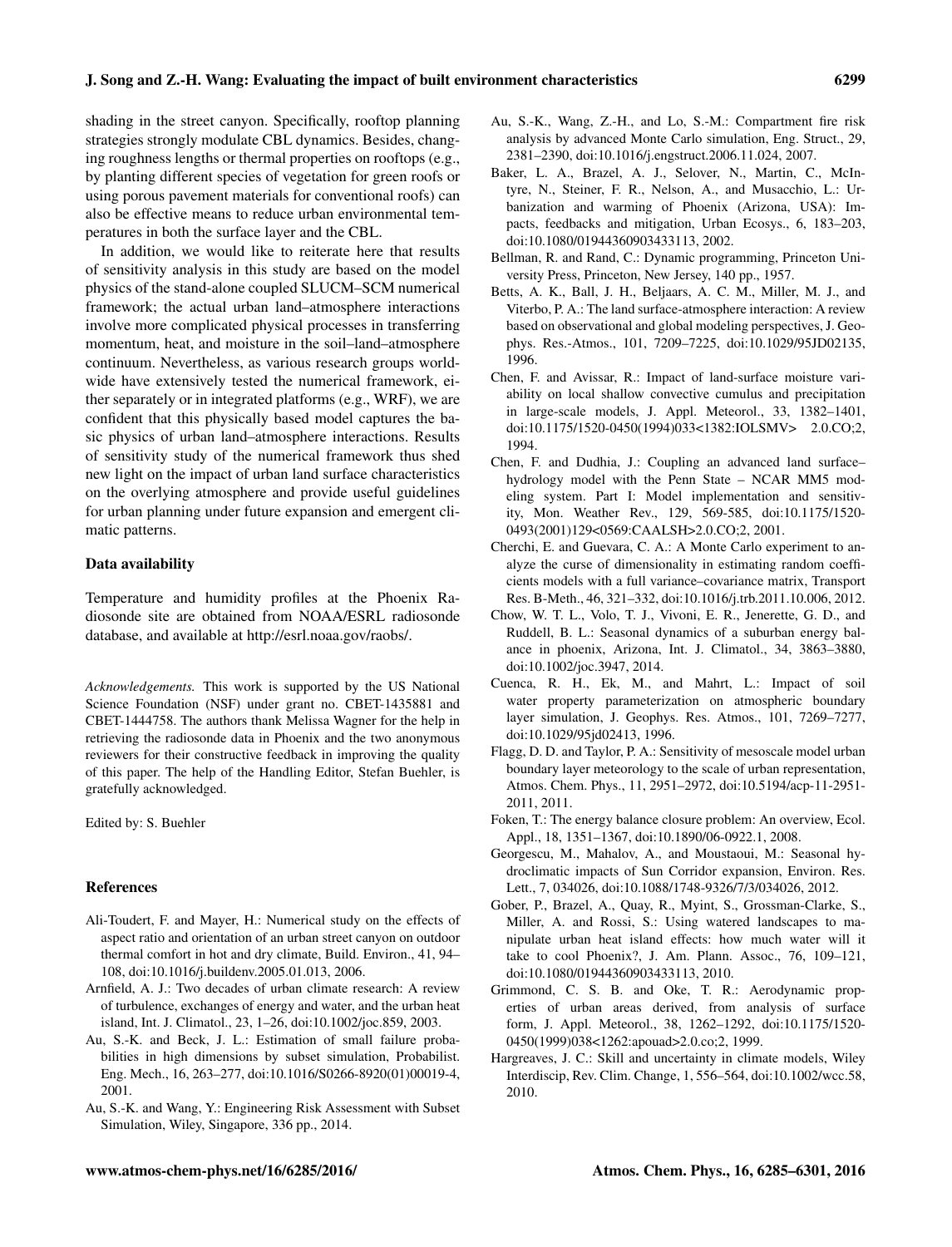- Higgins, C. W.: A-posteriori analysis of surface energy budget closure to determine missed energy pathways, Geophys. Res. Lett., 39, L19403, doi[:10.1029/2012GL052918,](http://dx.doi.org/10.1029/2012GL052918) 2012.
- Hong, S. Y., Noh, Y., and Dudhia, J.: A new vertical diffusion package with an explicit treatment of entrainment processes, Mon. Weather Rev., 134, 2318–2341, doi[:10.1175/MWR3199.1,](http://dx.doi.org/10.1175/MWR3199.1) 2006.
- Kim, S.-W., Park, S.-U., Pino, D., and Arellano, J.-G.: Parameterization of entrainment in a sheared convective boundary layer using a first-order jump model, Bound.-Lay. Meteorol., 120, 455– 475, doi[:10.1007/s10546-006-9067-3,](http://dx.doi.org/10.1007/s10546-006-9067-3) 2006.
- Krüger, E. L., Minella, F. O., and Rasia, F.: Impact of urban geometry on outdoor thermal comfort and air quality from field measurements in Curitiba, Brazil, Build. Environ., 46, 621–634, doi[:10.1016/j.buildenv.2010.09.006,](http://dx.doi.org/10.1016/j.buildenv.2010.09.006) 2011.
- Loridan, T., Grimmond, C. S. B., Grossman-Clarke, S., Chen, F., Tewari, M., Manning, K., Martilli, A., Kusaka, H., and Best, M.: Trade-offs and responsiveness of the single-layer urban canopy parametrization in WRF: An offline evaluation using the MOSCEM optimization algorithm and field observations, Q. J. Roy. Meteor. Soc., 136, 997–1019, doi[:10.1002/qj.614,](http://dx.doi.org/10.1002/qj.614) 2010.
- Mascart, P., Noilhan, J., and Giordani, H.: A modified parameterization of flux-profile relationships in the surface layer using different roughness length values for heat and momentum, Bound.- Lay. Meteorol., 72, 331–344, doi[:10.1007/BF00708998,](http://dx.doi.org/10.1007/BF00708998) 1995.
- Maslin, M. and Austin, P.: Uncertainty: Climate models at their limit?, Nature, 486, 183–184, doi[:10.1038/486183a,](http://dx.doi.org/10.1038/486183a) 2012.
- McCumber, M. C and Pielke, R. A.: Simulation of the effects of surface fluxes of heat and moisture in a mesoscale numerical model 1. Soil layer, J. Geophys. Res., 86, 9929–9938, doi[:10.1029/JC086iC10p09929,](http://dx.doi.org/10.1029/JC086iC10p09929) 1981.
- Noh, Y., Cheon, W. G., Hong, S. Y., and Raasch, S.: Improvement of the K-profile model for the planetary boundary layer based on large eddy simulation data, Bound.-Lay. Meteorol., 107, 401– 427, doi[:10.1023/A:1022146015946,](http://dx.doi.org/10.1023/A:1022146015946) 2003.
- Nunez, M. and Oke, T.R.: The energy balance of an urban canyon, J. Appl. Meteorol., 16, 11–19, doi[:10.1175/1520-](http://dx.doi.org/10.1175/1520-0450(1977)016<0011:TEBOAU>2.0.CO;2) [0450\(1977\)016<0011:TEBOAU>2.0.CO;2,](http://dx.doi.org/10.1175/1520-0450(1977)016<0011:TEBOAU>2.0.CO;2) 1977.
- Oke, T. R.: The energetic basis of the urban heat island, Q. J. Roy. Meteor. Soc., 108, 1–24, doi[:10.1002/qj.49710845502,](http://dx.doi.org/10.1002/qj.49710845502) 1982.
- Orlowsky, B. and Seneviratne, S. I.: Statistical analyses of landatmosphere feedbacks and their possible pitfalls, J. Climate, 23, 3918–3932, doi[:10.1175/2010JCLI3366.1,](http://dx.doi.org/10.1175/2010JCLI3366.1) 2010.
- Ouwersloot, H. G. and Vilà-Guerau de Arellano, J.: Analytical solution for the convectively-mixed atmospheric boundary layer, Bound.-Lay. Meteorol., 148, 557–583, doi[:10.1007/s10546-013-](http://dx.doi.org/10.1007/s10546-013-9816-z) [9816-z,](http://dx.doi.org/10.1007/s10546-013-9816-z) 2013.
- Phillips, T. J. and Klein, S. A.: Land-atmosphere coupling manifested in warm-season observations on the U.S. Southern great plains, J. Geophys. Res.-Atmos., 119, 2013JD020492, doi[:10.1002/2013JD020492,](http://dx.doi.org/10.1002/2013JD020492) 2014.
- Sailor, D. J., Elley, T. B., and Gibson, M.: Exploring the building energy impacts of green roof design decisions – a modeling study of buildings in four distinct climates, J. Building Phys., 35, 372– 391, doi[:10.1177/1744259111420076,](http://dx.doi.org/10.1177/1744259111420076) 2012.
- Santamouris, M.: Cooling the cities A review of reflective and green roof mitigation technologies to fight heat island and improve comfort in urban environments, Sol. Energy, 103, 682– 703, doi[:10.1016/j.solener.2012.07.003,](http://dx.doi.org/10.1016/j.solener.2012.07.003) 2014.
- Schwartz, B. E. and Govett, M.: A hydrostatically consistent North American radiosonde database at the forecast systems laboratory, 1946–present, NOAA Technical Memorandum ERL FSL-4, 1992.
- Seneviratne, S.-I. and Stöckli, R.: The role of land-atmosphere interactions for climate variability in Europe, in Climate variability and extremes during the past 100 years, edited by: Brönnimann, S., Luterbacher, J., Ewen, T., Diaz, H. F., Stolarski, R. S., and Neu, U., Springer Netherlands, 179–193, doi[:10.1007/978-](http://dx.doi.org/10.1007/978-1-4020-6766-2_12) [1-4020-6766-2\\_12,](http://dx.doi.org/10.1007/978-1-4020-6766-2_12) 2008.
- Seneviratne, S.-I., Corti, T., Davin, E. L., Hirschi, M., Jaeger, E. B., Lehner, I., Orlowsky, B., and Teuling, A. J.: Investigating soil moisture–climate interactions in a changing climate: A review, Earth Sci. Rev., 99, 125–161, doi[:10.1016/j.earscirev.2010.02.004,](http://dx.doi.org/10.1016/j.earscirev.2010.02.004) 2010.
- Song, J. and Wang, Z.-H.: Interfacing the urban land–atmosphere system through coupled urban canopy and atmospheric models, Bound.-Lay. Meteorol., 154, 427–448, doi[:10.1007/s10546-014-](http://dx.doi.org/10.1007/s10546-014-9980-9) [9980-9,](http://dx.doi.org/10.1007/s10546-014-9980-9) 2015a.
- Song, J. and Wang, Z. H.: Impacts of mesic and xeric urban vegetation on outdoor thermal comfort and microclimate in Phoenix, AZ, Build. Environ., 94, 558–568, doi[:10.1016/j.buildenv.2015.10.016,](http://dx.doi.org/10.1016/j.buildenv.2015.10.016) 2015b.
- Stull, R. B.: An introduction to boundary layer meteorology, Kluwer Academic Publishers, Dordrecht, 1988.
- Sun, T., Bou-Zeid, E., Wang, Z. H., Zerba, E., and Ni, G. H.: Hydrometeorological determinants of green roof performance via a vertically-resolved model for heat and water transport, Build. Environ., 60, 211–224, doi[:10.1016/j.buildenv.2012.10.018,](http://dx.doi.org/10.1016/j.buildenv.2012.10.018) 2013a.
- Sun, T., Wang, Z. H., and Ni, G. H.: Revisiting the hysteresis effect in surface energy budgets, Geophys. Res. Lett., 40, 1741–1747, doi[:10.1002/grl.50385,](http://dx.doi.org/10.1002/grl.50385) 2013b.
- Susca, T., Gaffin, S. R., and Dell'osso, G. R.: Positive effects of vegetation: Urban heat island and green roofs, Environ. Pollut., 159, 2119–2126, doi[:10.1016/j.envpol.2011.03.007,](http://dx.doi.org/10.1016/j.envpol.2011.03.007) 2011.
- Theeuwes, N. E., Steeneveld, G. J., Ronda, R. J., Heusinkveld, B. G., van Hove, L. W. A., and Holtslag, A. A. M.: Seasonal dependence of the urban heat island on the street canyon aspect ratio, Q. J. Roy. Meteor. Soc., 140, 2197–2210, doi[:10.1002/qj.2289,](http://dx.doi.org/10.1002/qj.2289) 2013.
- Thunnissen, D. P., Au, S. K., and Tsuyuki, G. T.: Uncertainty quantification in estimating critical spacecraft component temperatures, J. Thermophys. Heat Transfer, 21, 422–430, doi[:10.2514/1.23979,](http://dx.doi.org/10.2514/1.23979) 2007.
- Trier, S. B., LeMone, M. A., Chen, F., and Manning, K. W.: Effects of surface heat and moisture exchange on ARW-WRF warmseason precipitation forecasts over the central United States, Weather Forecast., 26, 3–25, doi[:10.1175/2010WAF2222426.1,](http://dx.doi.org/10.1175/2010WAF2222426.1) 2011.
- Troen, I. and Mahrt, L.: A simple model of the atmospheric boundary layer; sensitivity to surface evaporation, Bound.-Lay. Meteorol., 37, 129–148, 1986.
- Wang, Z.-H.: A new perspective of urban–rural differences: The impact of soil water advection, Urban Clim., 10, 19–34, doi[:10.1016/j.uclim.2014.08.004,](http://dx.doi.org/10.1016/j.uclim.2014.08.004) 2014.
- Wang, Z.-H., Bou-Zeid, E., Au, S. K., and Smith, J. A.: Analyzing the sensitivity of WRF's single-layer urban canopy model to parameter uncertainty using advanced Monte